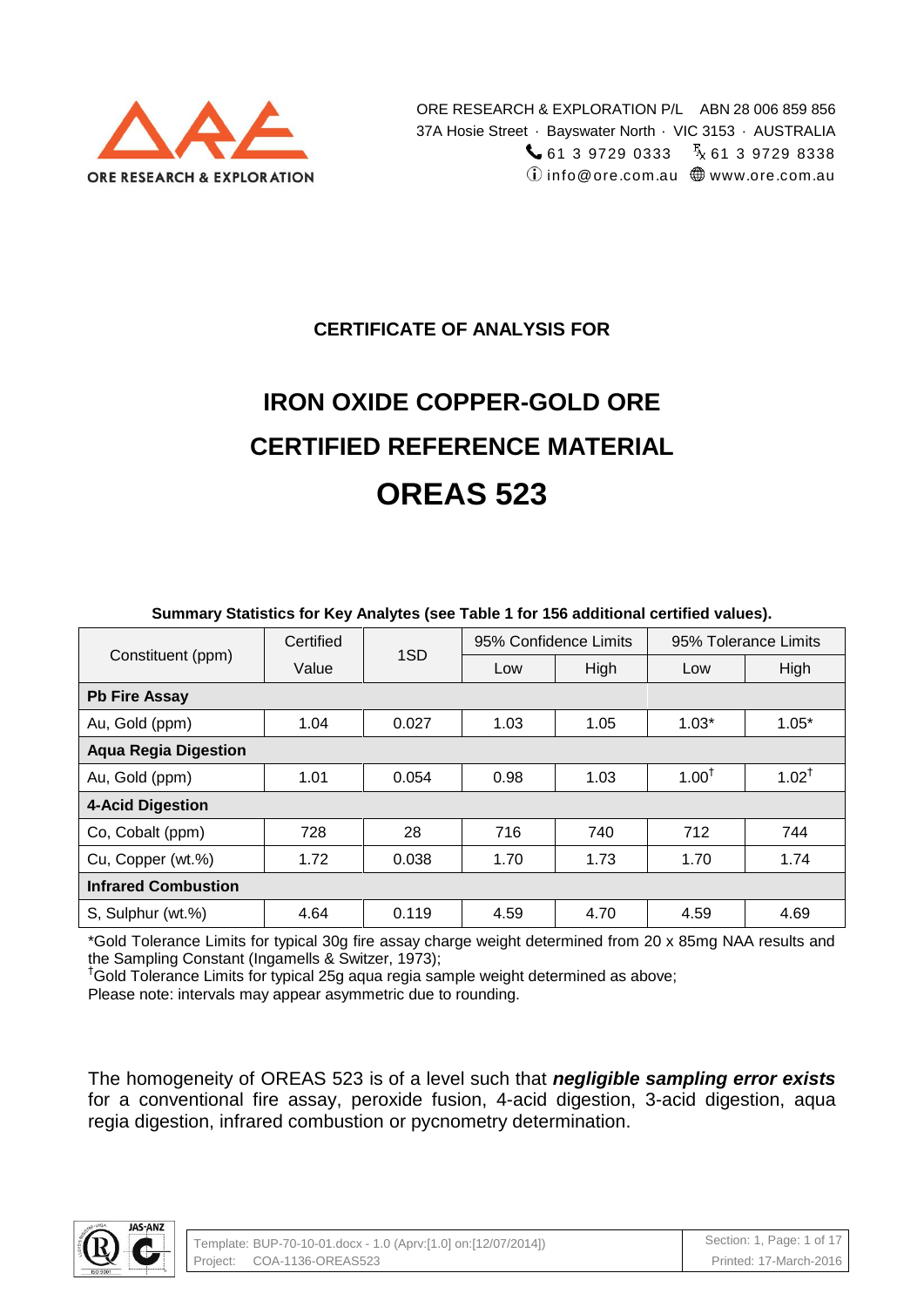### **INTRODUCTION**

OREAS reference materials are intended to provide a low cost method of evaluating and improving the quality of analysis of geological samples. To the geologist they provide a means of implementing quality control in analytical data sets generated in exploration from the grass roots level through to prospect evaluation, and in grade control at mining operations. To the analyst they provide an effective means of calibrating analytical equipment, assessing new techniques and routinely monitoring in-house procedures.

### **SOURCE MATERIALS**

Certified Reference Material (CRM) OREAS 523 was prepared from a blend of iron oxide copper-gold ore, Cu-Au concentrate and magnetite-bearing waste rock (altered, porphyritic, intermediate volcanic rock). The mineralisation is hosted by a breccia comprising strongly altered and replaced felsic volcanic fragments in a matrix largely composed of magnetite, calcite, pyrite, biotite, chalcopyrite, K feldspar titanite and quartz. Accessory minerals include garnet, barite, molybdenite, fluorite, amphibole, apatite, monazite, arsenopyrite, a LREE fluorcarbonate, galena, cobaltite, sphalerite, scheelite, uraninite and tourmaline. Copper occurs as native copper, bornite and chalcopyrite. Gold occurs mainly in the molecular framework of the chalcopyrite. Significant levels of cobalt, molybdenum, rare earth elements and low levels of uranium are also present. The ore, concentrate and waste materials were sourced from the Ernest Henry Mine located about 38 kilometres north-east of Cloncurry in north-west Queensland.

### **COMMINUTION AND HOMOGENISATION PROCEDURES**

The material constituting OREAS 523 was prepared in the following manner:

- drying to constant mass at  $105^{\circ}$ C;
- crushing and milling of the ore material to 100% minus 35 microns;
- crushing and milling of the barren material to 99% minus 75 microns;
- blending in appropriate proportions to achieve the desired grades;
- packaging in 60g and 100g units sealed under nitrogen in laminated foil pouches.

# **ANALYTICAL PROGRAM**

Twenty six commercial analytical laboratories participated in the program to certify the 158 analytes reported in Table 1. The following methods were employed:

- Gold via 25-50g fire assay with AAS (18 labs) or ICP-OES (6 labs) finish;
- Gold via 15-40g aqua regia digestion with ICP-MS (12 labs) or AAS (5 labs) finish;
- Instrumental neutron activation analysis (INAA) for Au on 85mg subsamples to confirm homogeneity (1 lab);
- Peroxide fusion for full elemental suite ICP-OES and ICP-MS finishes (up to 19 laboratories depending on the element);
- $\bullet$  4-Acid digestion (HF-HNO<sub>3</sub>-HCIO<sub>4</sub>-HCI) for full elemental suite ICP-OES and ICP-MS finishes (up to 22 laboratories depending on the element; one lab used an AAS finish for Cu only);

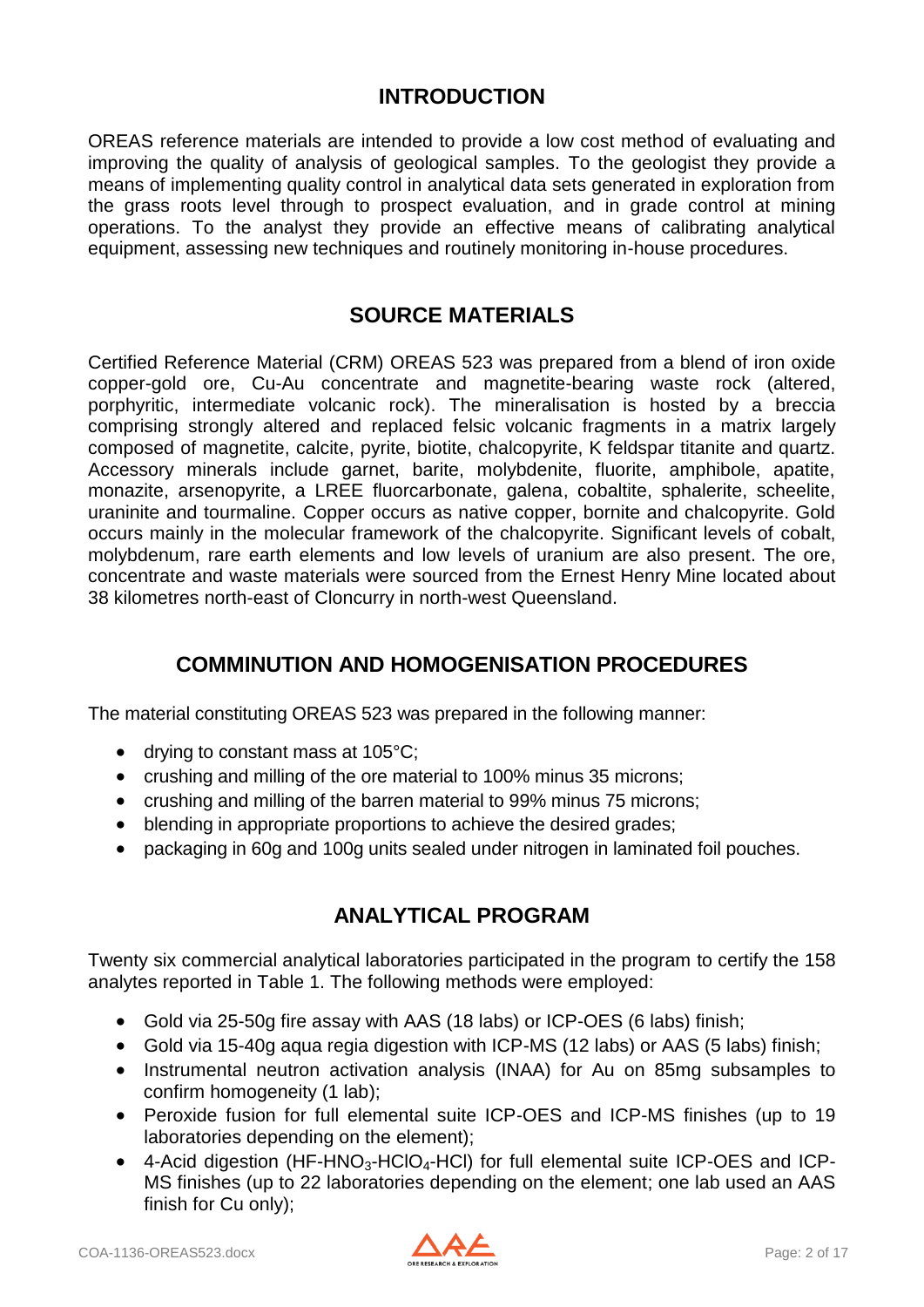- 3-Acid digestion  $(HNO<sub>3</sub>-HClO<sub>4</sub>-HCl)$  for Ag, As, Co, Cu, Fe, Mo and S with ICP-OES or AAS finishes (up to 16 laboratories depending on the element; one lab used an ICP-MS finish for Ag, As and Mo);
- Aqua regia digestion (see note below) for full elemental suite ICP-OES and ICP-MS finishes (up to 14 laboratories depending on the element; some laboratories used an AAS finish for certain elements i.e. Ag, As, Co, Cu, Fe and Mo);
- S by IR combustion furnace (21 labs);
- Specific gravity by gas (11 labs) or liquid (5 labs) pycnometry.

It is important to note that in the analytical industry there is no standardisation of the aqua regia digestion process. Aqua regia is a partial empirical digest and differences in recoveries for various analytes are commonplace. These are caused by variations in the digest conditions which can include the ratio of nitric to hydrochloric acids, acid strength, temperatures, leach times and secondary digestions. Recoveries for sulphide-hosted base metal sulphides approach total values, however, other analytes, in particular the lithophile elements, show greater sensitivity to method parameters. This can result in lack of consensus in an inter-laboratory certification program for these elements. The approach applied here is to report certified values in those instances where reasonable agreement exists amongst a majority of participating laboratories. The results of specific laboratories may differ significantly from the certified values, but will, nonetheless, be valid and reproducible in the context of the specifics of the aqua regia method in use. Users of this reference material should, therefore, be mindful of this limitation when applying the certified values in a quality control program.

For the round robin program twenty 1kg lot samples were taken at predetermined intervals during the bagging stage, immediately following final blending and are considered representative of the entire batch. The six samples received by each laboratory were obtained by taking two 110g scoop splits from each of three separate 1kg lots. This format enabled nested ANOVA treatment of the results to evaluate homogeneity, i.e. to ascertain whether between-unit variance is greater than within-unit variance. Table 1 presents the 158 certified values together with their associated 1SD's, 95% confidence and tolerance limits and Table 2 shows 37 indicative values. Table 3 shows the gold instrumental neutron activation analysis (INAA) results for twenty 85mg subsamples determined by the Australian Nuclear Science & Technology Organisation (ANSTO) located in Lucas Heights, NSW, Australia. Table 4 provides performance gate intervals for the certified values of each method group based on their pooled 1SD's. Tabulated results of all elements together with uncorrected means, medians, standard deviations, relative standard deviations and per cent deviation of lab means from the corrected mean of means (PDM<sup>3</sup>) are presented in the detailed certification data for this CRM (OREAS 523 **DataPack.xlsx**).

# **STATISTICAL ANALYSIS**

**Certified Values, Confidence Limits, Standard Deviations and Tolerance Limits**  (Table 1) have been determined for each analytical method following the removal of individual, laboratory dataset (batch) and 3SD outliers (single iteration). For individual outliers within a laboratory batch the z-score test is used in combination with a second method that determines the per cent deviation of the individual value from the batch median. Outliers in general are selected on the basis of z-scores > 2.5 and with per cent deviations (i) > 3 and (ii) more than three times the average absolute per cent deviation for

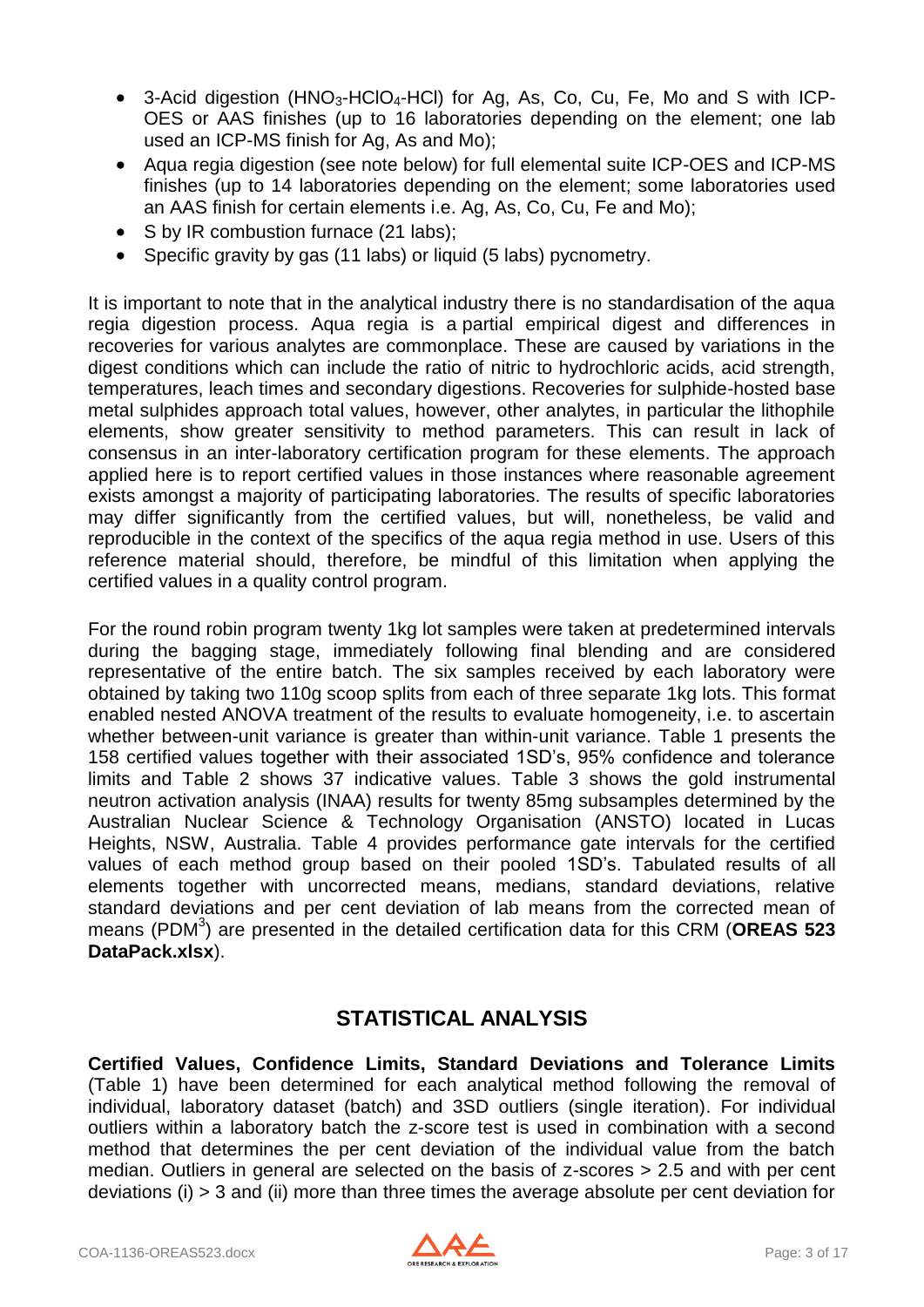the batch. In certain instances statistician's prerogative has been employed in discriminating outliers. Each laboratory data set mean is tested for outlying status based on z-score discrimination and rejected if > 2.5. After individual and laboratory data set (batch) outliers have been eliminated a non-iterative 3 standard deviation filter is applied, with those values lying outside this window also relegated to outlying status.

**Certified Values** are the means of accepted laboratory means after outlier filtering. The INAA data (see Table 3) is omitted from determination of the certified values for gold (fire assay and aqua regia) and is used solely for the calculation of Tolerance Limits and homogeneity evaluation of OREAS 523.

**Indicative Values** (Table 2) are provided where the number of laboratories reporting a particular analyte is insufficient (< 5) to support certification or inter-laboratory consensus is poor.

**95% Confidence Limits** are inversely proportional to the number of participating laboratories and inter-laboratory agreement. It is a measure of the reliability of the certified value. A 95% confidence interval indicates a 95% probability that the true value of the analyte under consideration lies between the upper and lower limits. *95% Confidence Limits should not be used as control limits for laboratory performance.*

**Standard Deviation** values (1SDs) are reported in Table 1 and provide an indication of a level of performance that might reasonably be expected from a laboratory being monitored by this CRM in a QA/QC program. The SD's take into account errors attributable to measurement uncertainty and CRM variability. For an effective CRM the contribution of the latter should be negligible in comparison to measurement errors. The SD values thus include all sources of measurement uncertainty: between-lab variance, within-run variance (precision errors) and CRM variability. OREAS prepared reference materials have a level of homogeneity such that the observed variance from repeated analysis has its origin almost exclusively in the analytical process rather than the reference material itself.

The SD for each analyte's certified value is calculated from the same filtered data set used to determine the certified value, i.e. after removal of any individual, lab dataset (batch) and 3SD outliers (single iteration). These outliers can only be removed after the absolute homogeneity of the CRM has been independently established, i.e. the outliers must be confidently deemed to be analytical rather than arising from inhomogeneity of the CRM. **The standard deviation is then calculated for each analyte from the pooled accepted analyses generated from the certification program.**

In the application of SD's in monitoring performance it is important to note that not all laboratories function at the same level of proficiency and that different methods in use at a particular laboratory have differing levels of precision. Each laboratory has its own inherent SD (for a specific concentration level and analyte-method pair) based on the analytical process and this SD is not directly related to the round robin program.

The majority of data generated in the round robin program was produced by a selection of world class laboratories. The SD's thus generated are more constrained than those that would be produced across a randomly selected group of laboratories. To produce more generally achievable SD's the 'pooled' SD's provided in this report include inter-lab bias. This 'one size fits all' approach may require revision at the discretion of the QC manager concerned following careful scrutiny of QC control charts.

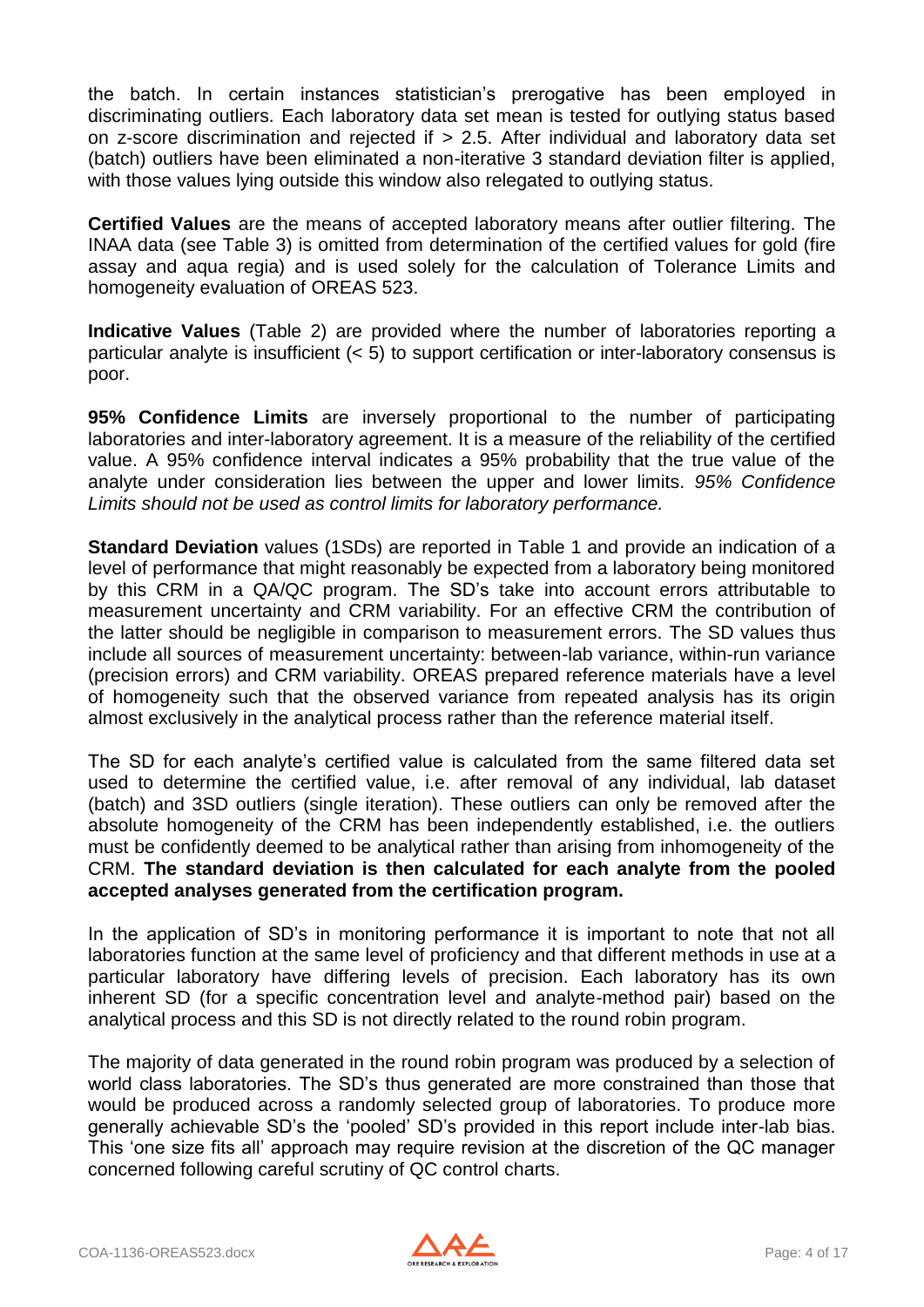Table 4 shows **Performance Gates** calculated for two and three standard deviations. As a guide these intervals may be regarded as warning or rejection for multiple 2SD outliers, or rejection for individual 3SD outliers in QC monitoring, although their precise application should be at the discretion of the QC manager concerned. A second method utilises a 5% window calculated directly from the certified value. Standard deviation is also shown in relative percent for one, two and three relative standard deviations (1RSD, 2RSD and 3RSD) to facilitate an appreciation of the magnitude of these numbers and a comparison with the 5% window. Caution should be exercised when concentration levels approach lower limits of detection of the analytical methods employed as performance gates calculated from standard deviations tend to be excessively wide whereas those determined by the 5% method are too narrow.

**Tolerance Limits** (ISO Guide 3207) were determined using an analysis of precision errors method and are considered a conservative estimate of true homogeneity. The meaning of tolerance limits may be illustrated for copper via 4-acid digestion where 99% of the time (1- $\alpha$ =0.99) at least 95% of subsamples ( $\rho$ =0.95) will have concentrations lying between 1.70 and 1.74 wt.%. Put more precisely, this means that if the same number of subsamples were taken and analysed in the same manner repeatedly, 99% of the tolerance intervals so constructed would cover at least 95% of the total population, and 1% of the tolerance intervals would cover less than 95% of the total population (ISO Guide 35).

For gold, tolerance can be determined by INAA using the reduced analytical subsample method which utilises the known relationship between standard deviation and analytical subsample weight (Ingamells and Switzer, 1973). In this approach the latter parameter is substantially reduced to a point where most of the variability in replicate assays is due to inhomogeneity of the reference material and measurement error becomes negligible. In this instance very small subsample weights of 85 milligrams were employed and the 1RSD of 0.221% at a 30g charge weight (4.11% at 85mg weights) confirms the high level of gold homogeneity in OREAS 523 (see Table 3 below).

The homogeneity of OREAS 523 has also been evaluated in a **nested ANOVA** of the round robin program. Each of the twenty-six round robin laboratories received six samples per CRM and these samples were made up of paired samples from three different, nonadjacent sampling intervals. The purpose of the ANOVA evaluation is to test that no statistically significant difference exists in the variance between-units to that of the variance within-units. This allows an assessment of homogeneity across the entire prepared batch of OREAS 523. The test was performed using the following parameters:

- Significance Level  $\alpha$  = P (type I error) = 0.05;
- Null Hypothesis,  $H_0$ : Between-unit variance is no greater than within-unit variance (reject H<sub>0</sub> if  $p$ -value < 0.05);
- Alternative Hypothesis,  $H_1$ : Between-unit variance is greater than within-unit variance.

*P*-values are a measure of probability where values less than 0.05 indicate a greater than 95% probability that the observed differences in within-unit and between-unit variances are real. The dataset was filtered for both individual and laboratory data set (batch) outliers prior to the calculation of the *p*-value. This process derived no significant *p*-values (except for P by peroxide fusion ICP but this case is considered an artefact of reading resolution) for all 158 certified values and the Null Hypothesis is retained.

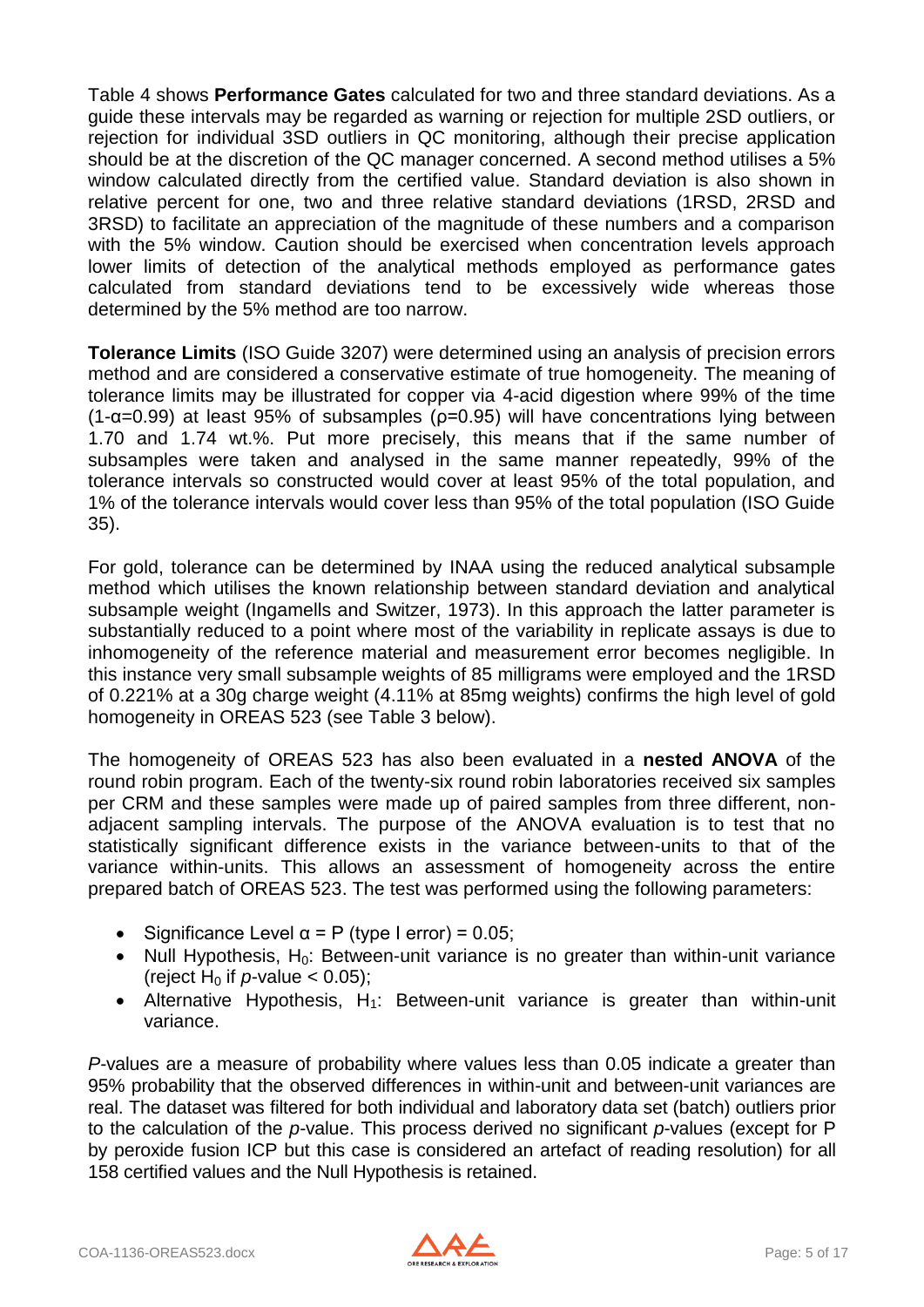It is important to note that ANOVA is not an absolute measure of homogeneity. Rather, it establishes whether or not the analytes are distributed in a similar manner throughout the packaging run of OREAS 523 and whether the variance between two subsamples from the same unit is statistically distinguishable to the variance from two subsamples taken from any two separate units. A reference material therefore, can possess poor absolute homogeneity yet still pass a relative homogeneity test if the within-unit heterogeneity is large and similar across all units.

Based on the statistical analysis of the results of the inter-laboratory certification program it can be concluded that OREAS 523 is fit-for-purpose as a certified reference material (see 'Intended Use' below). Furthermore, the homogeneity of OREAS 523 is of a level such that *negligible sampling error exists* for a conventional fire assay, peroxide fusion, 4-acid digestion, 3-acid digestion, aqua regia digestion, infrared combustion or pycnometry determination.

# **PARTICIPATING LABORATORIES**

- 1. Actlabs, Ancaster, Ontario, Canada
- 2. ALS, Brisbane, QLD, Australia
- 3. ALS, Lima, Peru
- 4. ALS, Loughrea, Galway, Ireland
- 5. ALS, Perth, WA, Australia
- 6. ALS, Vancouver, BC, Canada
- 7. ANSTO, Lucas Heights, NSW, Australia
- 8. Bureau Veritas Commodities Canada Ltd, Vancouver, BC, Canada
- 9. Bureau Veritas Geoanalytical, Adelaide, SA, Australia
- 10. Bureau Veritas Geoanalytical, Perth, WA, Australia
- 11. Bureau Veritas Minerals, Santiago, Chile
- 12. Geoanalitica, Antofagasta, Chile
- 13. Inspectorate (BV), Lima, Peru
- 14. Intertek Genalysis, Adelaide, SA, Australia
- 15. Intertek Genalysis, Perth, WA, Australia
- 16. Intertek Testing Services, Cupang, Muntinlupa, Philippines
- 17. MinAnalytical Services, Perth, WA, Australia
- 18. Mineracao Mine Lab, Paracatu, Minas Gerais, Brazil
- 19. PT Geoservices Ltd, Cikarang, Jakarta Raya, Indonesia
- 20. PT Intertek Utama Services, Jakarta Timur, DKI Jakarta, Indonesia
- 21. SGS Australia Mineral Services, Perth, WA, Australia
- 22. SGS Canada Inc., Vancouver, BC, Canada
- 23. SGS CIMM T & S, Antofagasta, Chile
- 24. SGS del Peru, Lima, Peru
- 25. SGS Lakefield Research Ltd, Lakefield, Ontario, Canada
- 26. SGS Mineral Services, Townsville, QLD, Australia
- 27. Shiva Analyticals Ltd, Bangalore North, Karnataka, India

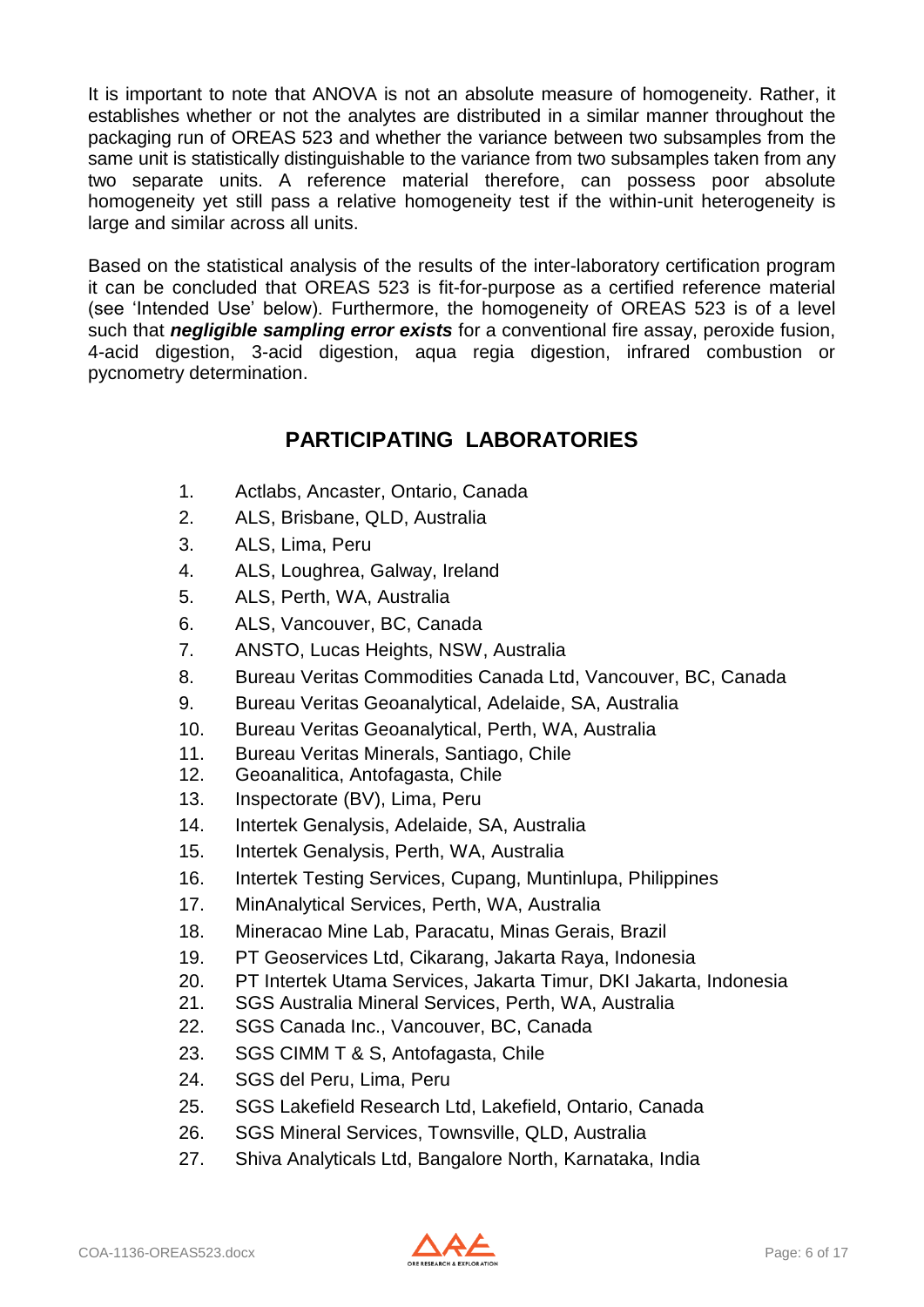|                            | Certified | 1SD   |       | 95% Confidence Limits | 95% Tolerance Limits |            |  |
|----------------------------|-----------|-------|-------|-----------------------|----------------------|------------|--|
| Constituent                | Value     |       | Low   | High                  | Low                  | High       |  |
| <b>Pb Fire Assay</b>       |           |       |       |                       |                      |            |  |
| Au, Gold (ppm)             | 1.04      | 0.027 | 1.03  | 1.05                  | $1.03*$              | $1.05*$    |  |
| <b>Peroxide Fusion ICP</b> |           |       |       |                       |                      |            |  |
| Al, Aluminium (wt.%)       | 3.06      | 0.087 | 3.01  | 3.10                  | 2.98                 | 3.14       |  |
| As, Arsenic (ppm)          | 687       | 42    | 668   | 706                   | 674                  | 700        |  |
| Bi, Bismuth (ppm)          | 14.3      | 1.18  | 13.4  | 15.1                  | 13.9                 | 14.6       |  |
| Ca, Calcium (wt.%)         | 3.55      | 0.154 | 3.47  | 3.62                  | 3.45                 | 3.64       |  |
| Ce, Cerium (ppm)           | 203       | 8     | 197   | 208                   | 197                  | 209        |  |
| Co, Cobalt (ppm)           | 734       | 40    | 713   | 754                   | 717                  | 751        |  |
| Cr, Chromium (ppm)         | 26.2      | 3.6   | 24.6  | 27.8                  | <b>IND</b>           | <b>IND</b> |  |
| Cs, Cesium (ppm)           | 0.61      | 0.07  | 0.57  | 0.64                  | 0.53                 | 0.68       |  |
| Cu, Copper (wt.%)          | 1.72      | 0.029 | 1.70  | 1.73                  | 1.69                 | 1.74       |  |
| Dy, Dysprosium (ppm)       | 3.27      | 0.202 | 3.13  | 3.41                  | 3.08                 | 3.46       |  |
| Er, Erbium (ppm)           | 1.96      | 0.121 | 1.88  | 2.04                  | 1.82                 | 2.09       |  |
| Fe, Iron (wt.%)            | 28.76     | 0.947 | 28.31 | 29.21                 | 28.20                | 29.32      |  |
| Ga, Gallium (ppm)          | 14.8      | 0.74  | 14.4  | 15.1                  | 14.0                 | 15.5       |  |
| Gd, Gadolinium (ppm)       | 4.13      | 0.329 | 3.81  | 4.44                  | 3.94                 | 4.32       |  |
| Hf, Hafnium (ppm)          | 3.04      | 0.47  | 2.53  | 3.56                  | <b>IND</b>           | <b>IND</b> |  |
| Ho, Holmium (ppm)          | 0.68      | 0.052 | 0.64  | 0.71                  | 0.63                 | 0.72       |  |
| In, Indium (ppm)           | 0.38      | 0.05  | 0.37  | 0.40                  | <b>IND</b>           | <b>IND</b> |  |
| K, Potassium (wt.%)        | 2.62      | 0.123 | 2.55  | 2.68                  | 2.54                 | 2.69       |  |
| La, Lanthanum (ppm)        | 283       | 8     | 277   | 289                   | 275                  | 290        |  |
| Li, Lithium (ppm)          | 16.0      | 3.1   | 13.5  | 18.5                  | 14.9                 | 17.1       |  |
| Lu, Lutetium (ppm)         | 0.33      | 0.05  | 0.29  | 0.37                  | 0.30                 | 0.36       |  |
| Mg, Magnesium (wt.%)       | 1.05      | 0.043 | 1.03  | 1.07                  | 1.02                 | 1.08       |  |
| Mn, Manganese (wt.%)       | 0.497     | 0.020 | 0.488 | 0.507                 | 0.486                | 0.509      |  |
| Mo, Molybdenum (ppm)       | 316       | 23    | 299   | 333                   | 307                  | 324        |  |
| Nb, Niobium (ppm)          | 5.40      | 0.80  | 4.82  | 5.98                  | <b>IND</b>           | <b>IND</b> |  |
| Nd, Neodymium (ppm)        | 32.4      | 1.88  | 31.1  | 33.8                  | 31.3                 | 33.5       |  |
| Ni, Nickel (ppm)           | 73        | 13    | 67    | 80                    | 69                   | 77         |  |
| P, Phosphorus (wt.%)       | 0.096     | 0.008 | 0.090 | 0.102                 | 0.092                | 0.100      |  |
| Pr, Praseodymium (ppm)     | 12.5      | 0.71  | 12.0  | 13.1                  | 12.1                 | 13.0       |  |
| Rb, Rubidium (ppm)         | 70        | 2.6   | 69    | 72                    | 68                   | 72         |  |
| S, Sulphur (wt.%)          | 4.63      | 0.108 | 4.56  | 4.70                  | 4.53                 | 4.72       |  |
| Sb, Antimony (ppm)         | 11.0      | 0.90  | 10.4  | 11.6                  | 10.5                 | 11.5       |  |
| Si, Silicon (wt.%)         | 13.23     | 0.557 | 12.91 | 13.55                 | 12.91                | 13.55      |  |
| Sm, Samarium (ppm)         | 4.41      | 0.377 | 4.11  | 4.71                  | 4.15                 | 4.67       |  |
| Sn, Tin (ppm)              | 13.4      | 2.4   | 11.6  | 15.2                  | 12.6                 | 14.2       |  |
| Sr, Strontium (ppm)        | 289       | 10    | 282   | 296                   | 284                  | 295        |  |
| Tb, Terbium (ppm)          | 0.56      | 0.08  | 0.51  | 0.61                  | 0.54                 | 0.58       |  |
| Th, Thorium (ppm)          | 8.21      | 0.426 | 7.98  | 8.44                  | 7.73                 | 8.69       |  |

#### **Table 1. Certified Values, SD's, 95% Confidence and Tolerance Limits for OREAS 523.**

Note: intervals may appear asymmetric due to rounding; \*Gold Tolerance Limits for typical 30g fire assay charge weight determined from 20 x 85mg INAA results and the Sampling Constant (Ingamells & Switzer, 1973).

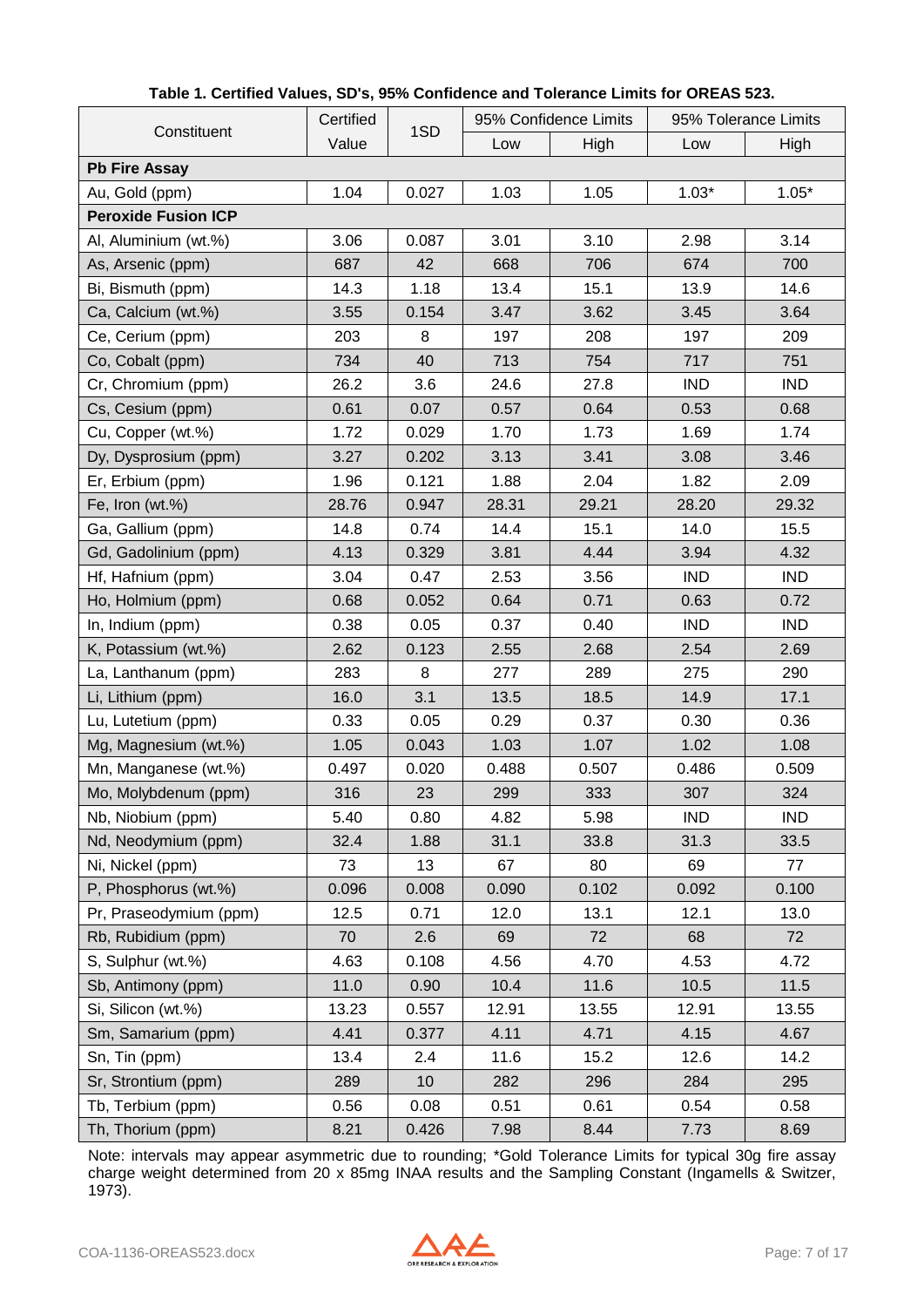#### **Table 1 continued.**

| Constituent                          | Certified | 1SD   |       | 95% Confidence Limits | 95% Tolerance Limits |       |  |
|--------------------------------------|-----------|-------|-------|-----------------------|----------------------|-------|--|
|                                      | Value     |       | Low   | High                  | Low                  | High  |  |
| <b>Peroxide Fusion ICP continued</b> |           |       |       |                       |                      |       |  |
| Ti, Titanium (wt.%)                  | 0.302     | 0.011 | 0.297 | 0.307                 | 0.293                | 0.311 |  |
| Tm, Thulium (ppm)                    | 0.29      | 0.03  | 0.26  | 0.31                  | 0.22                 | 0.35  |  |
| U, Uranium (ppm)                     | 58        | 3.5   | 56    | 60                    | 57                   | 59    |  |
| V, Vanadium (ppm)                    | 123       | 14    | 113   | 132                   | 119                  | 127   |  |
| W, Tungsten (ppm)                    | 178       | 16    | 168   | 189                   | 172                  | 185   |  |
| Y, Yttrium (ppm)                     | 18.1      | 1.08  | 17.3  | 18.8                  | 17.6                 | 18.5  |  |
| Yb, Ytterbium (ppm)                  | 1.98      | 0.143 | 1.89  | 2.06                  | 1.83                 | 2.12  |  |
| Zn, Zinc (ppm)                       | 48.1      | 9.6   | 41.0  | 55.1                  | 46.0                 | 50.1  |  |
| Zr, Zirconium (ppm)                  | 100       | 8.2   | 89    | 110                   | 94                   | 105   |  |
| <b>4-Acid Digestion</b>              |           |       |       |                       |                      |       |  |
| Ag, Silver (ppm)                     | 2.61      | 0.223 | 2.51  | 2.70                  | 2.52                 | 2.70  |  |
| Al, Aluminium (wt.%)                 | 3.02      | 0.099 | 2.98  | 3.07                  | 2.96                 | 3.09  |  |
| As, Arsenic (ppm)                    | 666       | 38    | 647   | 684                   | 647                  | 685   |  |
| Be, Beryllium (ppm)                  | 0.53      | 0.08  | 0.48  | 0.57                  | 0.48                 | 0.57  |  |
| Bi, Bismuth (ppm)                    | 13.6      | 0.87  | 13.3  | 13.9                  | 13.2                 | 14.0  |  |
| Ca, Calcium (wt.%)                   | 3.36      | 0.126 | 3.31  | 3.41                  | 3.28                 | 3.44  |  |
| Ce, Cerium (ppm)                     | 172       | 18    | 163   | 182                   | 166                  | 179   |  |
| Co, Cobalt (ppm)                     | 728       | 28    | 716   | 740                   | 712                  | 744   |  |
| Cr, Chromium (ppm)                   | 25.0      | 2.8   | 23.6  | 26.4                  | 23.2                 | 26.8  |  |
| Cs, Cesium (ppm)                     | 0.57      | 0.054 | 0.54  | 0.60                  | 0.54                 | 0.60  |  |
| Cu, Copper (wt.%)                    | 1.72      | 0.038 | 1.70  | 1.73                  | 1.70                 | 1.74  |  |
| Dy, Dysprosium (ppm)                 | 2.99      | 0.192 | 2.86  | 3.13                  | 2.90                 | 3.08  |  |
| Er, Erbium (ppm)                     | 1.83      | 0.080 | 1.78  | 1.88                  | 1.73                 | 1.93  |  |
| Eu, Europium (ppm)                   | 2.13      | 0.086 | 2.07  | 2.18                  | 2.02                 | 2.23  |  |
| Fe, Iron (wt.%)                      | 28.90     | 1.402 | 28.23 | 29.57                 | 28.31                | 29.49 |  |
| Ga, Gallium (ppm)                    | 14.3      | 1.22  | 13.6  | 14.9                  | 13.9                 | 14.6  |  |
| Gd, Gadolinium (ppm)                 | 3.84      | 0.51  | 3.44  | 4.25                  | 3.68                 | 4.01  |  |
| Hf, Hafnium (ppm)                    | 2.66      | 0.132 | 2.60  | 2.73                  | 2.58                 | 2.74  |  |
| Ho, Holmium (ppm)                    | 0.62      | 0.043 | 0.59  | 0.64                  | 0.59                 | 0.65  |  |
| In, Indium (ppm)                     | 0.37      | 0.036 | 0.35  | 0.39                  | 0.35                 | 0.39  |  |
| K, Potassium (wt.%)                  | 2.57      | 0.090 | 2.53  | 2.61                  | 2.50                 | 2.63  |  |
| Li, Lithium (ppm)                    | 15.5      | 1.52  | 14.8  | 16.2                  | 15.1                 | 15.9  |  |
| Lu, Lutetium (ppm)                   | 0.29      | 0.017 | 0.28  | 0.30                  | 0.28                 | 0.31  |  |
| Mg, Magnesium (wt.%)                 | 1.02      | 0.065 | 0.99  | 1.05                  | 1.00                 | 1.04  |  |
| Mn, Manganese (wt.%)                 | 0.475     | 0.032 | 0.461 | 0.489                 | 0.465                | 0.485 |  |
| Mo, Molybdenum (ppm)                 | 313       | 19    | 304   | 321                   | 305                  | 320   |  |
| Na, Sodium (wt.%)                    | 0.239     | 0.015 | 0.232 | 0.246                 | 0.231                | 0.247 |  |
| Nb, Niobium (ppm)                    | 5.40      | 0.339 | 5.23  | 5.57                  | 5.15                 | 5.66  |  |
| Nd, Neodymium (ppm)                  | 30.6      | 0.90  | 29.9  | 31.2                  | 29.6                 | 31.5  |  |
| Ni, Nickel (ppm)                     | 68        | 4.1   | 66    | 70                    | 65                   | 70    |  |
| P, Phosphorus (wt.%)                 | 0.092     | 0.009 | 0.088 | 0.096                 | 0.088                | 0.095 |  |
| Pb, Lead (ppm)                       | 26.3      | 2.7   | 24.9  | 27.8                  | 25.3                 | 27.3  |  |

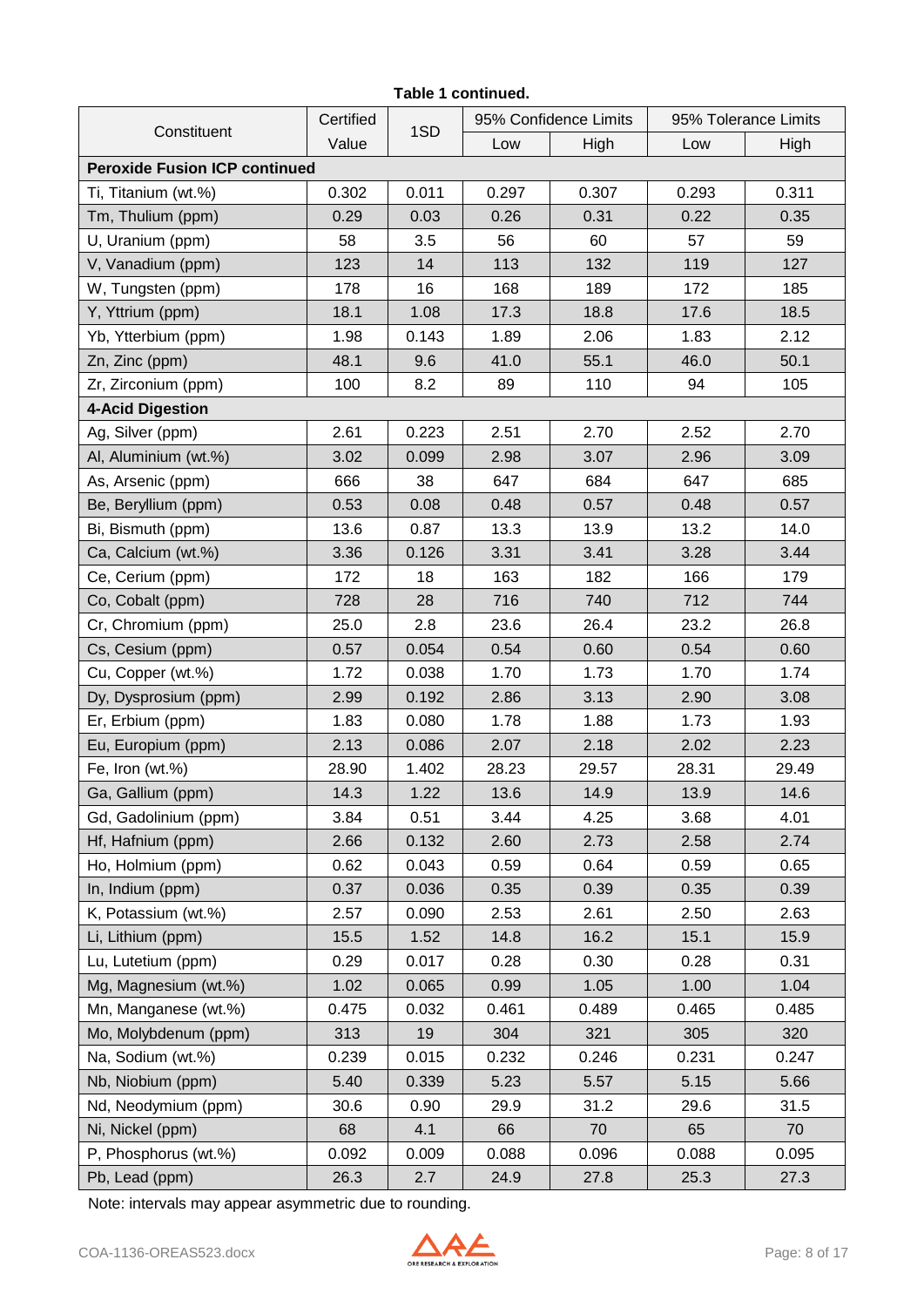#### **Constituent Certified** 1SD 95% Confidence Limits | 95% Tolerance Limits Value Low High Low High **4-Acid Digestion continued** Pr, Praseodymium (ppm) | 11.1 | 0.89 | 10.5 | 11.8 | 10.7 | 11.5 Rb, Rubidium (ppm) 68 3.4 67 70 66 71 Re, Rhenium (ppm) 0.15 0.009 0.14 0.15 0.14 0.15 S, Sulphur (wt.%) | 3.82 | 0.149 | 3.75 | 3.89 | 3.72 | 3.91 Sb, Antimony (ppm) 10.5 0.39 10.3 10.7 10.1 10.9 Sc, Scandium (ppm) 7.42 0.83 7.06 7.78 7.11 7.73 Se, Selenium (ppm) 3.66 0.60 3.38 3.94 3.18 4.13 Sm, Samarium (ppm)  $\begin{array}{|c|c|c|c|c|c|c|c|} \hline \end{array}$  4.03 0.329 3.80 4.26 3.85 4.22 Sn, Tin (ppm) 11.6 0.39 11.5 11.8 11.1 12.1 Sr, Strontium (ppm) 216 35 200 233 209 224 Ta, Tantalum (ppm) 0.43 0.06 0.41 0.46 0.41 0.46 Tb, Terbium (ppm) 0.54 0.054 0.51 0.57 0.52 0.56 Te, Tellurium (ppm) 1.63 0.131 1.56 1.70 1.54 1.73 Th, Thorium (ppm) 6.44 0.92 5.92 6.96 6.22 6.66 Ti, Titanium (wt.%) | 0.283 | 0.010 | 0.279 | 0.287 | 0.273 | 0.292 Tl, Thallium (ppm) 0.30 0.016 0.30 0.31 0.29 0.32 Tm, Thulium (ppm) 0.26 0.012 0.25 0.27 0.25 0.27 U, Uranium (ppm) 57 2.8 55 58 55 58 V, Vanadium (ppm) | 113 | 5 | 111 | 115 | 110 | 116 W, Tungsten (ppm)  $\vert$  179 | 15 | 172 | 186 | 172 | 186 Y, Yttrium (ppm) | 17.1 | 0.95 | 16.7 | 17.5 | 16.7 | 17.5 Yb, Ytterbium (ppm) | 1.86 | 0.114 | 1.80 | 1.93 | 1.76 | 1.96 Zn, Zinc (ppm) 40.2 5.6 37.7 42.8 38.8 41.7 Zr, Zirconium (ppm) | 100 | 5 | 98 | 103 | 98 | 103 **3-Acid Digestion (no HF)** Ag, Silver (ppm) 2.29 0.37 2.08 2.51 2.06 2.53 As, Arsenic (ppm) | 657 | 41 | 633 | 681 | 640 | 675 Co, Cobalt (ppm) 715 31 696 734 704 726 Cu, Copper (wt.%) | 1.69 | 0.058 | 1.65 | 1.72 | 1.66 | 1.71 Fe, Iron (wt.%) 28.84 0.318 28.69 28.99 28.42 29.25 Mo, Molybdenum (ppm) 294 16 286 303 288 301 S, Sulphur (wt.%) 3.99 0.262 3.80 4.18 3.92 4.06 **Aqua Regia Digestion** Ag, Silver (ppm) 2.36 0.217 2.22 2.49 2.28 2.43 Al, Aluminium (wt.%) | 1.15 | 0.065 | 1.10 | 1.19 | 1.12 | 1.17 As, Arsenic (ppm) 665 27 647 683 651 679 Au, Gold (ppm) 1.01 0.054 0.98 1.03 1.00<sup>†</sup>  $1.02^{\dagger}$ Be, Beryllium (ppm) 0.34 0.05 0.30 0.37 0.30 0.37 Bi, Bismuth (ppm) | 13.5 | 0.68 | 13.0 | 14.0 | 12.9 | 14.1 Ca, Calcium (wt.%) | 3.20 0.108 | 3.13 | 3.27 | 3.13 | 3.27

**Table 1 continued.**

Note: intervals may appear asymmetric due to rounding; †Gold Tolerance Limits for typical 25g aqua regia sample weight determined from 20 x 85mg INAA results and the Sampling Constant (Ingamells & Switzer, 1973).

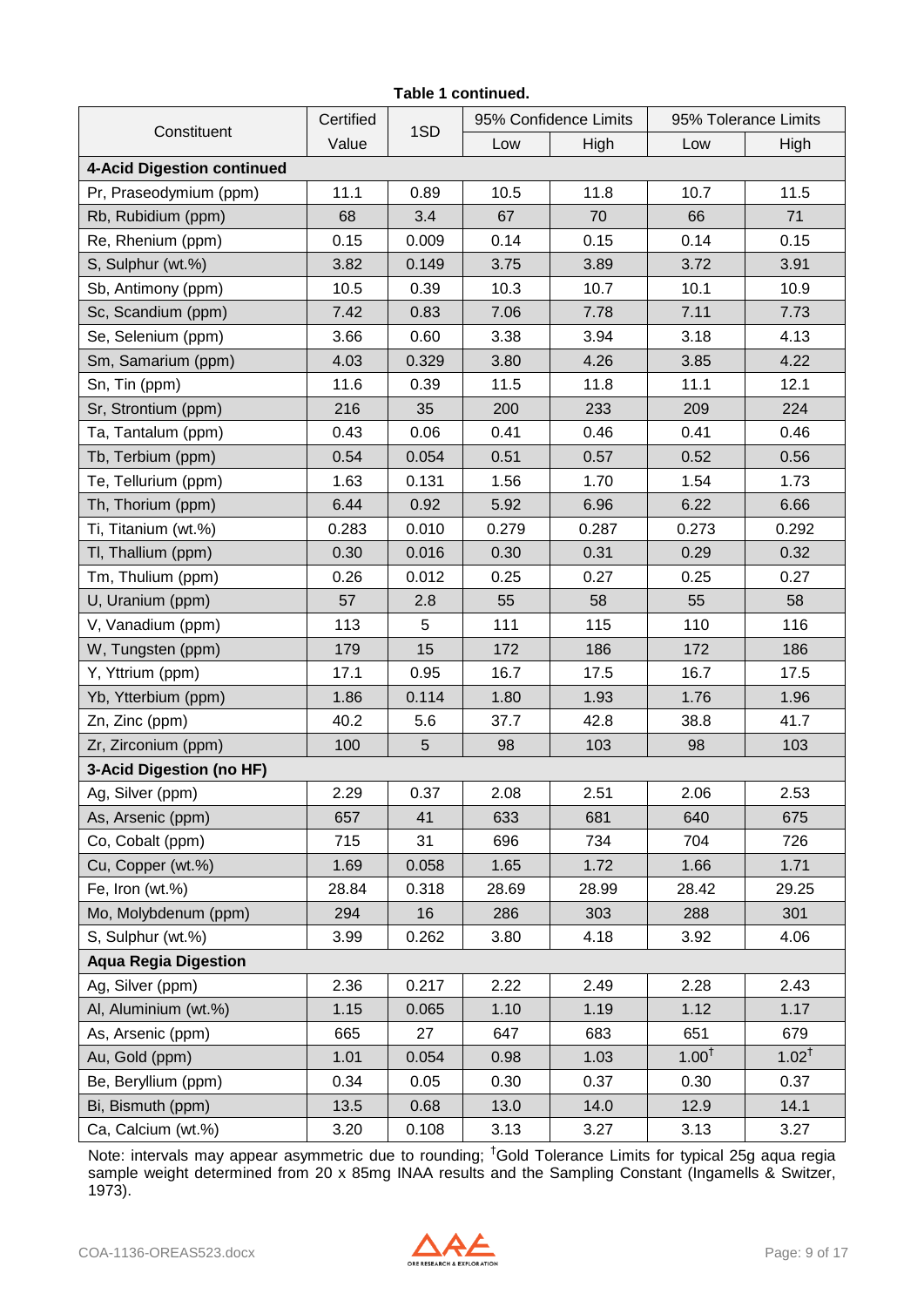#### **Table 1 continued.**

| Constituent                           | Certified | 1SD             |       | 95% Confidence Limits | 95% Tolerance Limits |            |  |
|---------------------------------------|-----------|-----------------|-------|-----------------------|----------------------|------------|--|
|                                       | Value     |                 | Low   | High                  | Low                  | High       |  |
| <b>Aqua Regia Digestion continued</b> |           |                 |       |                       |                      |            |  |
| Ce, Cerium (ppm)                      | 188       | 11              | 180   | 196                   | 181                  | 195        |  |
| Co, Cobalt (ppm)                      | 698       | 47              | 669   | 728                   | 684                  | 713        |  |
| Cr, Chromium (ppm)                    | 24.9      | 2.41            | 23.3  | 26.5                  | 23.8                 | 25.9       |  |
| Cs, Cesium (ppm)                      | 0.48      | 0.045           | 0.44  | 0.52                  | 0.46                 | 0.50       |  |
| Cu, Copper (wt.%)                     | 1.68      | 0.058           | 1.65  | 1.72                  | 1.65                 | 1.72       |  |
| Fe, Iron (wt.%)                       | 28.05     | 1.071           | 27.37 | 28.73                 | 27.54                | 28.56      |  |
| Ga, Gallium (ppm)                     | 12.3      | 1.5             | 11.2  | 13.4                  | 12.0                 | 12.6       |  |
| Hf, Hafnium (ppm)                     | 1.32      | 0.095           | 1.24  | 1.40                  | 1.28                 | 1.36       |  |
| In, Indium (ppm)                      | 0.38      | 0.020           | 0.36  | 0.40                  | 0.37                 | 0.39       |  |
| K, Potassium (wt.%)                   | 0.615     | 0.088           | 0.554 | 0.675                 | 0.594                | 0.635      |  |
| La, Lanthanum (ppm)                   | 233       | 19              | 219   | 246                   | 222                  | 244        |  |
| Li, Lithium (ppm)                     | 16.2      | 2.0             | 14.8  | 17.6                  | 14.9                 | 17.4       |  |
| Lu, Lutetium (ppm)                    | 0.24      | 0.019           | 0.21  | 0.27                  | 0.23                 | 0.25       |  |
| Mg, Magnesium (wt.%)                  | 0.992     | 0.064           | 0.949 | 1.036                 | 0.968                | 1.016      |  |
| Mn, Manganese (wt.%)                  | 0.437     | 0.023           | 0.420 | 0.453                 | 0.426                | 0.447      |  |
| Mo, Molybdenum (ppm)                  | 293       | 23              | 277   | 310                   | 286                  | 300        |  |
| Nb, Niobium (ppm)                     | 1.56      | 0.111           | 1.46  | 1.65                  | 1.48                 | 1.63       |  |
| Ni, Nickel (ppm)                      | 62        | 3.9             | 60    | 65                    | 60                   | 64         |  |
| P, Phosphorus (wt.%)                  | 0.090     | 0.003           | 0.088 | 0.092                 | 0.087                | 0.093      |  |
| Pb, Lead (ppm)                        | 27.4      | 3.9             | 24.0  | 30.8                  | 26.5                 | 28.3       |  |
| Rb, Rubidium (ppm)                    | 30.5      | 1.96            | 28.6  | 32.5                  | 29.9                 | 31.2       |  |
| S, Sulphur (wt.%)                     | 3.84      | 0.153           | 3.74  | 3.95                  | 3.75                 | 3.94       |  |
| Sc, Scandium (ppm)                    | 6.41      | 0.82            | 5.86  | 6.97                  | 6.22                 | 6.61       |  |
| Se, Selenium (ppm)                    | 4.35      | 0.59            | 3.87  | 4.84                  | 4.06                 | 4.64       |  |
| Sn, Tin (ppm)                         | 9.88      | 0.231           | 9.74  | 10.02                 | 9.56                 | 10.20      |  |
| Sr, Strontium (ppm)                   | 62        | 11              | 55    | 70                    | 60                   | 65         |  |
| Tb, Terbium (ppm)                     | 0.55      | 0.050           | 0.48  | 0.61                  | 0.52                 | 0.58       |  |
| Te, Tellurium (ppm)                   | 1.65      | 0.080           | 1.58  | 1.72                  | 1.55                 | 1.75       |  |
| Th, Thorium (ppm)                     | 6.90      | 0.642           | 6.40  | 7.40                  | 6.62                 | 7.18       |  |
| Ti, Titanium (wt.%)                   | 0.158     | 0.017           | 0.144 | 0.171                 | 0.152                | 0.163      |  |
| Tl, Thallium (ppm)                    | 0.16      | 0.013           | 0.15  | 0.18                  | <b>IND</b>           | <b>IND</b> |  |
| U, Uranium (ppm)                      | 53        | 2.2             | 51    | 55                    | 52                   | 55         |  |
| V, Vanadium (ppm)                     | 110       | 5               | 107   | 114                   | 107                  | 114        |  |
| W, Tungsten (ppm)                     | 160       | 10 <sup>1</sup> | 152   | 168                   | 157                  | 164        |  |
| Y, Yttrium (ppm)                      | 14.8      | 1.25            | 13.9  | 15.8                  | 14.4                 | 15.3       |  |
| Yb, Ytterbium (ppm)                   | 1.61      | 0.17            | 1.39  | 1.83                  | <b>IND</b>           | <b>IND</b> |  |
| Zn, Zinc (ppm)                        | 38.1      | 2.24            | 36.9  | 39.3                  | 36.3                 | 39.9       |  |
| Zr, Zirconium (ppm)                   | 49.0      | 5.2             | 45.2  | 52.8                  | 47.7                 | 50.2       |  |
| <b>Infrared Combustion</b>            |           |                 |       |                       |                      |            |  |
| S, Sulphur (wt.%)                     | 4.64      | 0.119           | 4.59  | 4.70                  | 4.59                 | 4.69       |  |
| <b>Gas / Liquid Pycnometry</b>        |           |                 |       |                       |                      |            |  |
| SG, Specific Gravity (Unity)          | 3.44      | 0.062           | 3.41  | 3.48                  | 3.42                 | 3.47       |  |

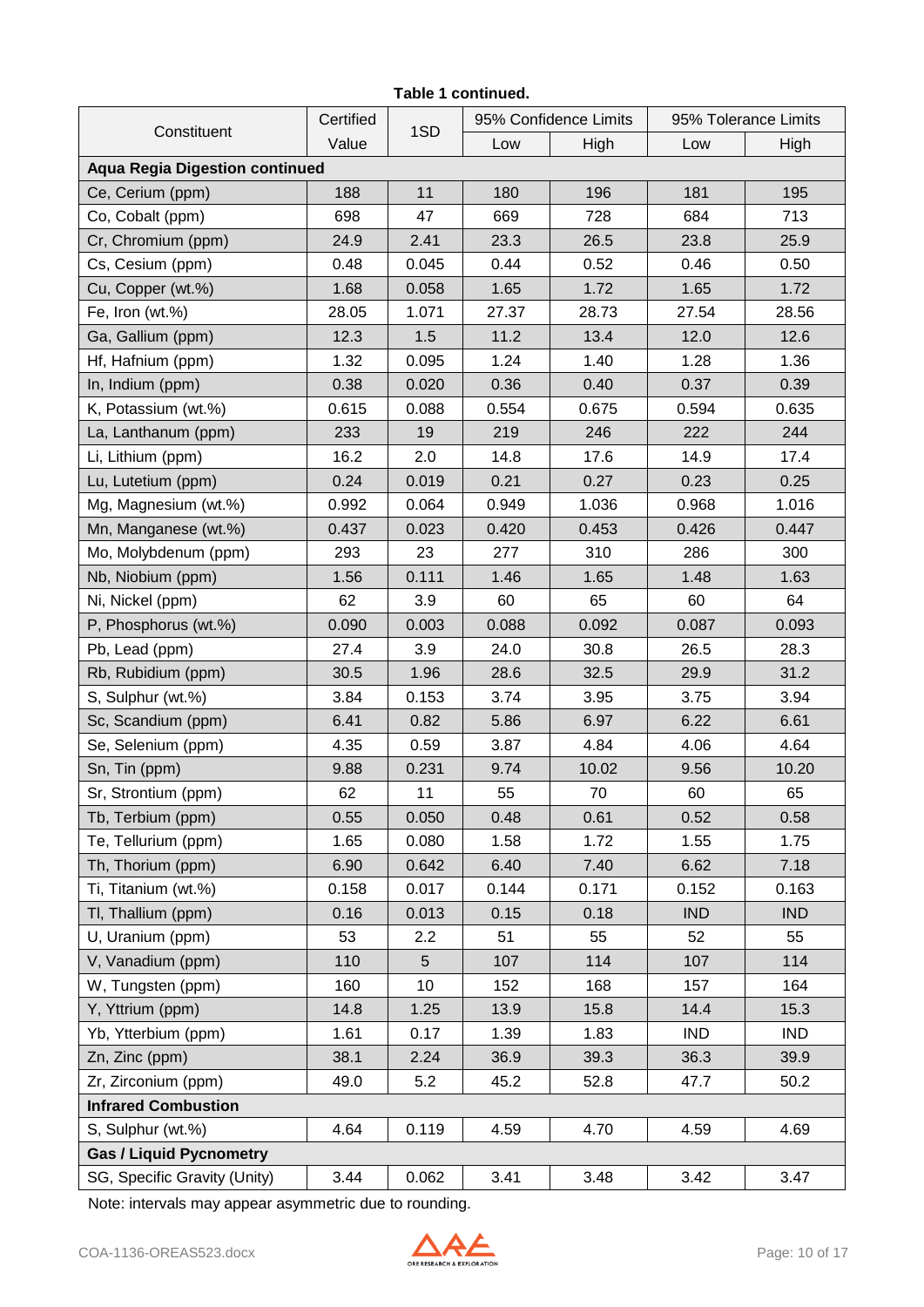| Constituent                      | Unit                    | Value | Constituent | Unit    | Value          | Constituent | Unit | Value |  |  |
|----------------------------------|-------------------------|-------|-------------|---------|----------------|-------------|------|-------|--|--|
| <b>Pb Fire Assay</b>             |                         |       |             |         |                |             |      |       |  |  |
| Pd                               | ppb                     | < 5   | Pt          | ppb     | $\overline{4}$ |             |      |       |  |  |
| <b>Peroxide Fusion ICP</b>       |                         |       |             |         |                |             |      |       |  |  |
| Ag                               | ppm                     | 2.20  | Eu          | ppm     | 2.65           | Se          | ppm  | 3.99  |  |  |
| B                                | ppm                     | 37.0  | Ge          | ppm     | 1.13           | Ta          | ppm  | 0.47  |  |  |
| Ba                               | $wt.$ %                 | 3.11  | Pb          | ppm     | 22.5           | Te          | ppm  | 1.97  |  |  |
| Be                               | ppm                     | 0.56  | Re          | ppm     | 0.15           | TI          | ppm  | < 0.5 |  |  |
| Cd                               | ppm                     | 1.12  | Sc          | ppm     | 5.97           |             |      |       |  |  |
|                                  | <b>4-Acid Digestion</b> |       |             |         |                |             |      |       |  |  |
| Cd                               | ppm                     | 0.10  | Hg          | ppm     | 0.45           |             |      |       |  |  |
| Ge                               | ppm                     | 0.36  | La          | ppm     | 187            |             |      |       |  |  |
| <b>Aqua Regia Digestion</b>      |                         |       |             |         |                |             |      |       |  |  |
| $\sf B$                          | ppm                     | < 10  | Ge          | ppm     | 0.33           | Re          | ppm  | 0.15  |  |  |
| Cd                               | ppm                     | 0.10  | Hg          | ppm     | 0.27           | Sb          | ppm  | 7.47  |  |  |
| Dy                               | ppm                     | 3.03  | Ho          | ppm     | 0.63           | Sm          | ppm  | 4.10  |  |  |
| Er                               | ppm                     | 1.72  | Na          | $wt.$ % | 0.034          | Тm          | ppm  | 0.24  |  |  |
| Eu                               | ppm                     | 2.11  | Nd          | ppm     | 32.0           |             |      |       |  |  |
| Gd                               | ppm                     | 3.93  | Pr          | ppm     | 12.3           |             |      |       |  |  |
| <b>Sulphuric Acid Leach (5%)</b> |                         |       |             |         |                |             |      |       |  |  |
| Cu                               | $wt.$ %                 | 0.342 |             |         |                |             |      |       |  |  |

**Table 2. Indicative Values for OREAS 523.**

| Table 3. Instrumental Neutron Activation Analysis of Au on 20 x 85mg subsamples of OREAS 523. |  |  |  |
|-----------------------------------------------------------------------------------------------|--|--|--|
|                                                                                               |  |  |  |
|                                                                                               |  |  |  |

| Replicate      | INAA |
|----------------|------|
| No             | 85mg |
| 1              | 1.03 |
| $\overline{c}$ | 0.99 |
| 3              | 1.09 |
| 4              | 1.07 |
| 5              | 1.01 |
| 6              | 1.15 |
| $\overline{7}$ | 1.08 |
| 8              | 1.08 |
| 9              | 1.13 |
| 10             | 1.07 |
| 11             | 1.07 |
| 12             | 1.05 |
| 13             | 1.00 |
| 14             | 1.07 |
| 15             | 1.01 |
| 16             | 1.01 |
| 17             | 1.04 |
| 18             | 1.04 |
| 19             | 1.01 |
| 20             | 1.09 |

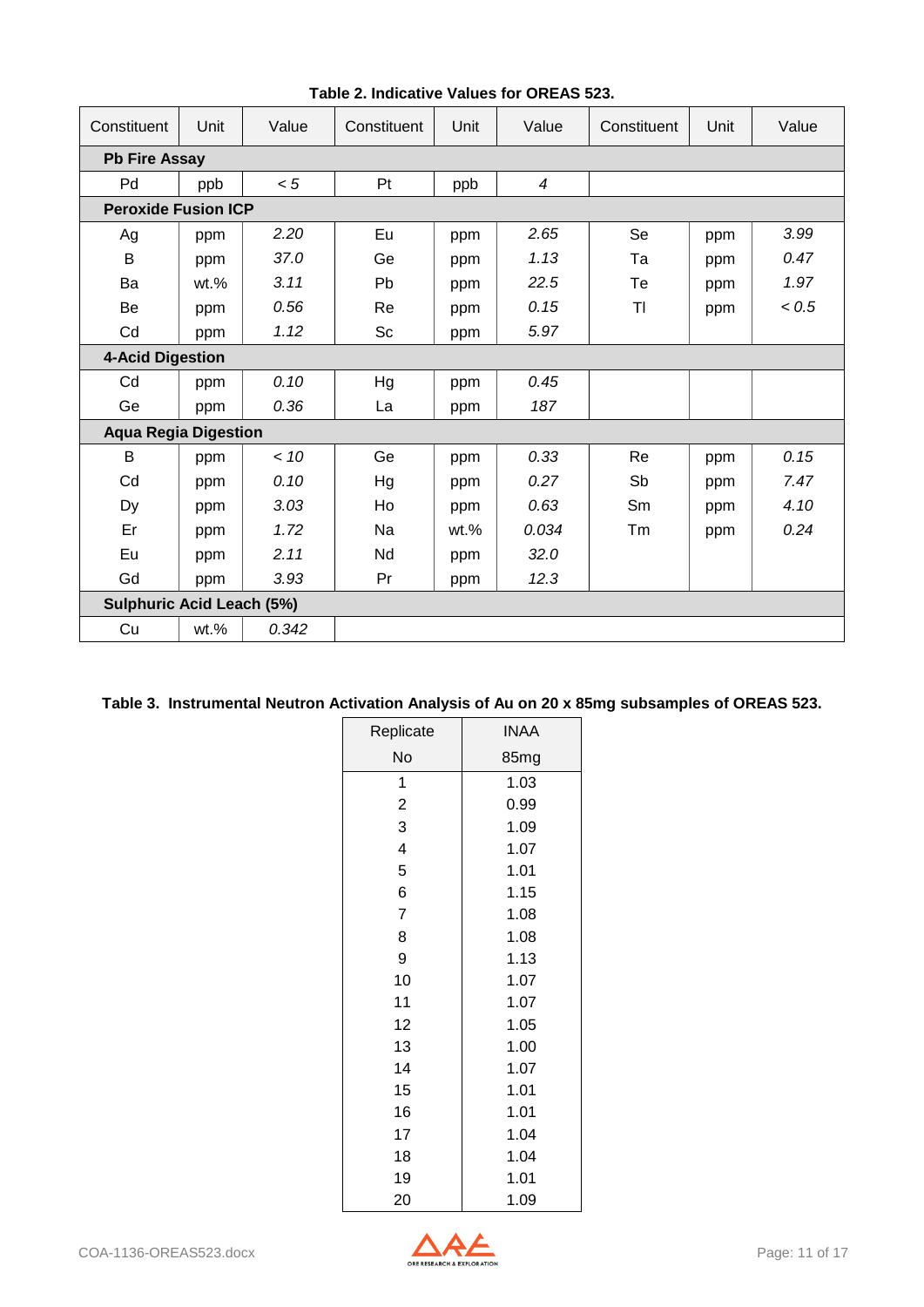|  | Table 3 continued. |  |
|--|--------------------|--|
|  |                    |  |

| Mean             | 1.05  |
|------------------|-------|
| Median           | 1.06  |
| Std Dev.         | 0.043 |
| Rel.Std.Dev.     | 4.11% |
| PDM <sup>3</sup> | 1 26% |

**Table 4. Performance Gates for OREAS 523.**

|                            | Certified |       |       | <b>Absolute Standard Deviations</b> |       |       |        | <b>Relative Standard Deviations</b> | 5% window |       |       |
|----------------------------|-----------|-------|-------|-------------------------------------|-------|-------|--------|-------------------------------------|-----------|-------|-------|
| Constituent                | Value     | 1SD   | 2SD   | 2SD                                 | 3SD   | 3SD   | 1RSD   | 2RSD                                | 3RSD      | Low   | High  |
| <b>Pb Fire Assay</b>       |           |       | Low   | High                                | Low   | High  |        |                                     |           |       |       |
| Au, ppm                    | 1.04      | 0.027 | 0.99  | 1.10                                | 0.96  | 1.12  | 2.62%  | 5.25%                               | 7.87%     | 0.99  | 1.09  |
| <b>Peroxide Fusion ICP</b> |           |       |       |                                     |       |       |        |                                     |           |       |       |
| Al, wt.%                   | 3.06      | 0.087 | 2.88  | 3.23                                | 2.80  | 3.32  | 2.83%  | 5.67%                               | 8.50%     | 2.90  | 3.21  |
| As, ppm                    | 687       | 42    | 603   | 771                                 | 560   | 814   | 6.14%  | 12.28%                              | 18.43%    | 653   | 721   |
| Bi, ppm                    | 14.3      | 1.18  | 11.9  | 16.6                                | 10.7  | 17.8  | 8.25%  | 16.50%                              | 24.75%    | 13.5  | 15.0  |
| Ca, wt.%                   | 3.55      | 0.154 | 3.24  | 3.85                                | 3.09  | 4.01  | 4.33%  | 8.66%                               | 12.99%    | 3.37  | 3.72  |
| Ce, ppm                    | 203       | 8     | 187   | 219                                 | 178   | 227   | 3.97%  | 7.95%                               | 11.92%    | 192   | 213   |
| Co, ppm                    | 734       | 40    | 653   | 814                                 | 613   | 854   | 5.48%  | 10.96%                              | 16.44%    | 697   | 770   |
| Cr, ppm                    | 26.2      | 3.6   | 19.1  | 33.3                                | 15.6  | 36.9  | 13.54% | 27.09%                              | 40.63%    | 24.9  | 27.5  |
| Cs, ppm                    | 0.61      | 0.07  | 0.46  | 0.75                                | 0.39  | 0.82  | 11.98% | 23.97%                              | 35.95%    | 0.58  | 0.64  |
| Cu, wt.%                   | 1.72      | 0.029 | 1.66  | 1.78                                | 1.63  | 1.80  | 1.68%  | 3.37%                               | 5.05%     | 1.63  | 1.80  |
| Dy, ppm                    | 3.27      | 0.202 | 2.87  | 3.68                                | 2.66  | 3.88  | 6.19%  | 12.38%                              | 18.57%    | 3.11  | 3.43  |
| Er, ppm                    | 1.96      | 0.121 | 1.72  | 2.20                                | 1.59  | 2.32  | 6.19%  | 12.38%                              | 18.57%    | 1.86  | 2.06  |
| Fe, wt.%                   | 28.76     | 0.947 | 26.86 | 30.65                               | 25.92 | 31.60 | 3.29%  | 6.58%                               | 9.88%     | 27.32 | 30.19 |
| Ga, ppm                    | 14.8      | 0.74  | 13.3  | 16.3                                | 12.6  | 17.0  | 5.01%  | 10.02%                              | 15.03%    | 14.0  | 15.5  |
| Gd, ppm                    | 4.13      | 0.329 | 3.47  | 4.79                                | 3.14  | 5.12  | 7.97%  | 15.94%                              | 23.92%    | 3.92  | 4.34  |
| Hf, ppm                    | 3.04      | 0.47  | 2.11  | 3.98                                | 1.64  | 4.45  | 15.38% | 30.76%                              | 46.15%    | 2.89  | 3.19  |
| Ho, ppm                    | 0.68      | 0.052 | 0.57  | 0.78                                | 0.52  | 0.83  | 7.65%  | 15.31%                              | 22.96%    | 0.64  | 0.71  |
| In, ppm                    | 0.38      | 0.05  | 0.29  | 0.47                                | 0.25  | 0.52  | 11.86% | 23.72%                              | 35.58%    | 0.36  | 0.40  |
| K, wt.%                    | 2.62      | 0.123 | 2.37  | 2.86                                | 2.25  | 2.98  | 4.71%  | 9.42%                               | 14.13%    | 2.48  | 2.75  |
| La, ppm                    | 283       | 8     | 266   | 299                                 | 258   | 308   | 2.95%  | 5.90%                               | 8.85%     | 269   | 297   |
| Li, ppm                    | 16.0      | 3.1   | 9.8   | 22.2                                | 6.7   | 25.3  | 19.29% | 38.58%                              | 57.88%    | 15.2  | 16.8  |
| Lu, ppm                    | 0.33      | 0.05  | 0.23  | 0.42                                | 0.19  | 0.47  | 14.33% | 28.67%                              | 43.00%    | 0.31  | 0.34  |
| Mg, wt.%                   | 1.05      | 0.043 | 0.96  | 1.13                                | 0.92  | 1.18  | 4.14%  | 8.29%                               | 12.43%    | 1.00  | 1.10  |
| Mn, wt.%                   | 0.497     | 0.020 | 0.458 | 0.537                               | 0.438 | 0.557 | 4.00%  | 8.00%                               | 12.01%    | 0.473 | 0.522 |
| Mo, ppm                    | 316       | 23    | 269   | 362                                 | 246   | 385   | 7.36%  | 14.72%                              | 22.09%    | 300   | 331   |
| Nb, ppm                    | 5.40      | 0.80  | 3.79  | 7.00                                | 2.99  | 7.80  | 14.85% | 29.70%                              | 44.55%    | 5.13  | 5.67  |
| Nd, ppm                    | 32.4      | 1.88  | 28.7  | 36.2                                | 26.8  | 38.1  | 5.81%  | 11.63%                              | 17.44%    | 30.8  | 34.0  |
| Ni, ppm                    | 73        | 13    | 48    | 99                                  | 35    | 111   | 17.35% | 34.69%                              | 52.04%    | 70    | 77    |
| P, wt.%                    | 0.096     | 0.008 | 0.080 | 0.112                               | 0.072 | 0.120 | 8.45%  | 16.90%                              | 25.36%    | 0.091 | 0.101 |
| Pr, ppm                    | 12.5      | 0.71  | 11.1  | 14.0                                | 10.4  | 14.7  | 5.66%  | 11.32%                              | 16.98%    | 11.9  | 13.2  |
| Rb, ppm                    | 70        | 2.6   | 65    | 76                                  | 63    | 78    | 3.69%  | 7.38%                               | 11.08%    | 67    | 74    |
| S, wt.%                    | 4.63      | 0.108 | 4.41  | 4.84                                | 4.31  | 4.95  | 2.33%  | 4.66%                               | 6.99%     | 4.40  | 4.86  |
| Sb, ppm                    | 11.0      | 0.90  | 9.2   | 12.8                                | 8.3   | 13.7  | 8.20%  | 16.39%                              | 24.59%    | 10.4  | 11.5  |
| Si, wt.%                   | 13.23     | 0.557 | 12.12 | 14.34                               | 11.56 | 14.90 | 4.21%  | 8.41%                               | 12.62%    | 12.57 | 13.89 |
| Sm, ppm                    | 4.41      | 0.377 | 3.66  | 5.16                                | 3.28  | 5.54  | 8.55%  | 17.11%                              | 25.66%    | 4.19  | 4.63  |

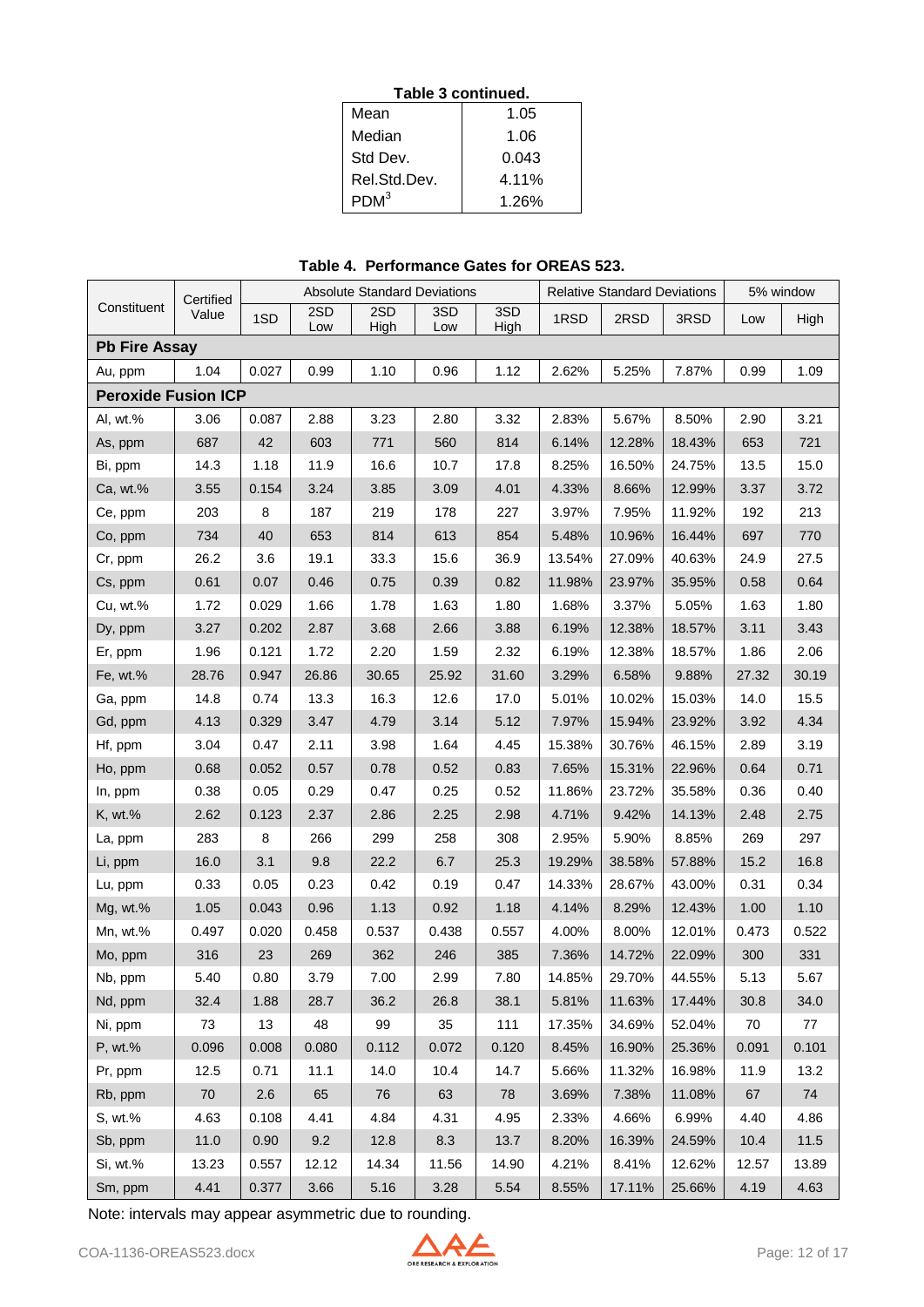|                                      | Certified |       |            | <b>Absolute Standard Deviations</b> |            |             | <b>Relative Standard Deviations</b> |        |        | 5% window |       |
|--------------------------------------|-----------|-------|------------|-------------------------------------|------------|-------------|-------------------------------------|--------|--------|-----------|-------|
| Constituent                          | Value     | 1SD   | 2SD<br>Low | 2SD<br>High                         | 3SD<br>Low | 3SD<br>High | 1RSD                                | 2RSD   | 3RSD   | Low       | High  |
| <b>Peroxide Fusion ICP continued</b> |           |       |            |                                     |            |             |                                     |        |        |           |       |
| Sn, ppm                              | 13.4      | 2.4   | 8.7        | 18.2                                | 6.3        | 20.5        | 17.66%                              | 35.32% | 52.99% | 12.8      | 14.1  |
| Sr, ppm                              | 289       | 10    | 269        | 310                                 | 259        | 320         | 3.47%                               | 6.93%  | 10.40% | 275       | 304   |
| Tb, ppm                              | 0.56      | 0.08  | 0.41       | 0.71                                | 0.33       | 0.79        | 13.63%                              | 27.27% | 40.90% | 0.53      | 0.59  |
| Th, ppm                              | 8.21      | 0.426 | 7.36       | 9.06                                | 6.93       | 9.49        | 5.19%                               | 10.37% | 15.56% | 7.80      | 8.62  |
| Ti, wt.%                             | 0.302     | 0.011 | 0.279      | 0.325                               | 0.268      | 0.336       | 3.76%                               | 7.51%  | 11.27% | 0.287     | 0.317 |
| Tm, ppm                              | 0.29      | 0.03  | 0.22       | 0.36                                | 0.18       | 0.39        | 11.95%                              | 23.91% | 35.86% | 0.27      | 0.30  |
| U, ppm                               | 58        | 3.5   | 51         | 65                                  | 47         | 69          | 6.09%                               | 12.18% | 18.28% | 55        | 61    |
| V, ppm                               | 123       | 14    | 95         | 151                                 | 81         | 165         | 11.37%                              | 22.74% | 34.11% | 117       | 129   |
| W, ppm                               | 178       | 16    | 147        | 210                                 | 131        | 226         | 8.85%                               | 17.69% | 26.54% | 170       | 187   |
| Y, ppm                               | 18.1      | 1.08  | 15.9       | 20.2                                | 14.8       | 21.3        | 5.98%                               | 11.95% | 17.93% | 17.2      | 19.0  |
| Yb, ppm                              | 1.98      | 0.143 | 1.69       | 2.26                                | 1.55       | 2.40        | 7.24%                               | 14.47% | 21.71% | 1.88      | 2.07  |
| Zn, ppm                              | 48.1      | 9.6   | 28.9       | 67.2                                | 19.3       | 76.8        | 19.92%                              | 39.85% | 59.77% | 45.6      | 50.5  |
| Zr, ppm                              | 100       | 8.2   | 83         | 116                                 | 75         | 125         | 8.26%                               | 16.52% | 24.78% | 95        | 105   |
| <b>4-Acid Digestion</b>              |           |       |            |                                     |            |             |                                     |        |        |           |       |
| Ag, ppm                              | 2.61      | 0.223 | 2.16       | 3.05                                | 1.94       | 3.27        | 8.55%                               | 17.09% | 25.64% | 2.48      | 2.74  |
| Al, wt.%                             | 3.02      | 0.099 | 2.82       | 3.22                                | 2.73       | 3.32        | 3.28%                               | 6.57%  | 9.85%  | 2.87      | 3.17  |
| As, ppm                              | 666       | 38    | 590        | 741                                 | 552        | 779         | 5.69%                               | 11.37% | 17.06% | 632       | 699   |
| Be, ppm                              | 0.53      | 0.08  | 0.36       | 0.69                                | 0.28       | 0.77        | 15.72%                              | 31.45% | 47.17% | 0.50      | 0.55  |
| Bi, ppm                              | 13.6      | 0.87  | 11.8       | 15.3                                | 11.0       | 16.2        | 6.39%                               | 12.79% | 19.18% | 12.9      | 14.3  |
| Ca, wt.%                             | 3.36      | 0.126 | 3.11       | 3.61                                | 2.98       | 3.74        | 3.74%                               | 7.47%  | 11.21% | 3.19      | 3.53  |
| Ce, ppm                              | 172       | 18    | 136        | 209                                 | 117        | 227         | 10.60%                              | 21.21% | 31.81% | 164       | 181   |
| Co, ppm                              | 728       | 28    | 673        | 783                                 | 645        | 811         | 3.81%                               | 7.61%  | 11.42% | 692       | 764   |
| Cr, ppm                              | 25.0      | 2.8   | 19.4       | 30.6                                | 16.6       | 33.3        | 11.15%                              | 22.30% | 33.45% | 23.7      | 26.2  |
| Cs, ppm                              | 0.57      | 0.054 | 0.46       | 0.68                                | 0.41       | 0.73        | 9.49%                               | 18.99% | 28.48% | 0.54      | 0.60  |
| Cu, wt.%                             | 1.72      | 0.038 | 1.64       | 1.80                                | 1.60       | 1.83        | 2.22%                               | 4.45%  | 6.67%  | 1.63      | 1.80  |
| Dy, ppm                              | 2.99      | 0.192 | 2.61       | 3.38                                | 2.41       | 3.57        | 6.44%                               | 12.87% | 19.31% | 2.84      | 3.14  |
| Er, ppm                              | 1.83      | 0.080 | 1.67       | 1.99                                | 1.59       | 2.07        | 4.37%                               | 8.73%  | 13.10% | 1.74      | 1.92  |
| Eu, ppm                              | 2.13      | 0.086 | 1.95       | 2.30                                | 1.87       | 2.39        | 4.06%                               | 8.12%  | 12.18% | 2.02      | 2.23  |
| Fe, wt.%                             | 28.90     | 1.402 | 26.09      | 31.70                               | 24.69      | 33.10       | 4.85%                               | 9.70%  | 14.55% | 27.45     | 30.34 |
| Ga, ppm                              | 14.3      | 1.22  | 11.8       | 16.7                                | 10.6       | 17.9        | 8.59%                               | 17.18% | 25.76% | 13.5      | 15.0  |
| Gd, ppm                              | 3.84      | 0.51  | 2.82       | 4.86                                | 2.31       | 5.37        | 13.28%                              | 26.57% | 39.85% | 3.65      | 4.03  |
| Hf, ppm                              | 2.66      | 0.132 | 2.40       | 2.93                                | 2.27       | 3.06        | 4.97%                               | 9.94%  | 14.91% | 2.53      | 2.80  |
| Ho, ppm                              | 0.62      | 0.043 | 0.53       | 0.70                                | 0.49       | 0.75        | 7.04%                               | 14.08% | 21.12% | 0.59      | 0.65  |
| In, ppm                              | 0.37      | 0.036 | 0.30       | 0.44                                | 0.26       | 0.48        | 9.87%                               | 19.74% | 29.62% | 0.35      | 0.39  |
| K, wt.%                              | 2.57      | 0.090 | 2.39       | 2.75                                | 2.30       | 2.84        | 3.49%                               | 6.98%  | 10.47% | 2.44      | 2.70  |
| Li, ppm                              | 15.5      | 1.52  | 12.5       | 18.6                                | 11.0       | 20.1        | 9.80%                               | 19.60% | 29.40% | 14.7      | 16.3  |
| Lu, ppm                              | 0.29      | 0.017 | 0.26       | 0.33                                | 0.24       | 0.34        | 5.77%                               | 11.54% | 17.32% | 0.28      | 0.31  |
| Mg, wt.%                             | 1.02      | 0.065 | 0.89       | 1.15                                | 0.83       | 1.22        | 6.35%                               | 12.70% | 19.05% | 0.97      | 1.07  |
| Mn, wt.%                             | 0.475     | 0.032 | 0.412      | 0.538                               | 0.380      | 0.570       | 6.67%                               | 13.33% | 20.00% | 0.451     | 0.499 |
| Mo, ppm                              | 313       | 19    | 274        | 351                                 | 255        | 371         | 6.18%                               | 12.36% | 18.54% | 297       | 328   |
| Na, wt.%                             | 0.239     | 0.015 | 0.209      | 0.270                               | 0.193      | 0.285       | 6.37%                               | 12.74% | 19.11% | 0.227     | 0.251 |
| Nb, ppm                              | 5.40      | 0.339 | 4.72       | 6.08                                | 4.38       | 6.42        | 6.28%                               | 12.56% | 18.85% | 5.13      | 5.67  |
| Nd, ppm                              | 30.6      | 0.90  | 28.7       | 32.4                                | 27.8       | 33.3        | 2.96%                               | 5.92%  | 8.88%  | 29.0      | 32.1  |

#### **Table 4 continued.**

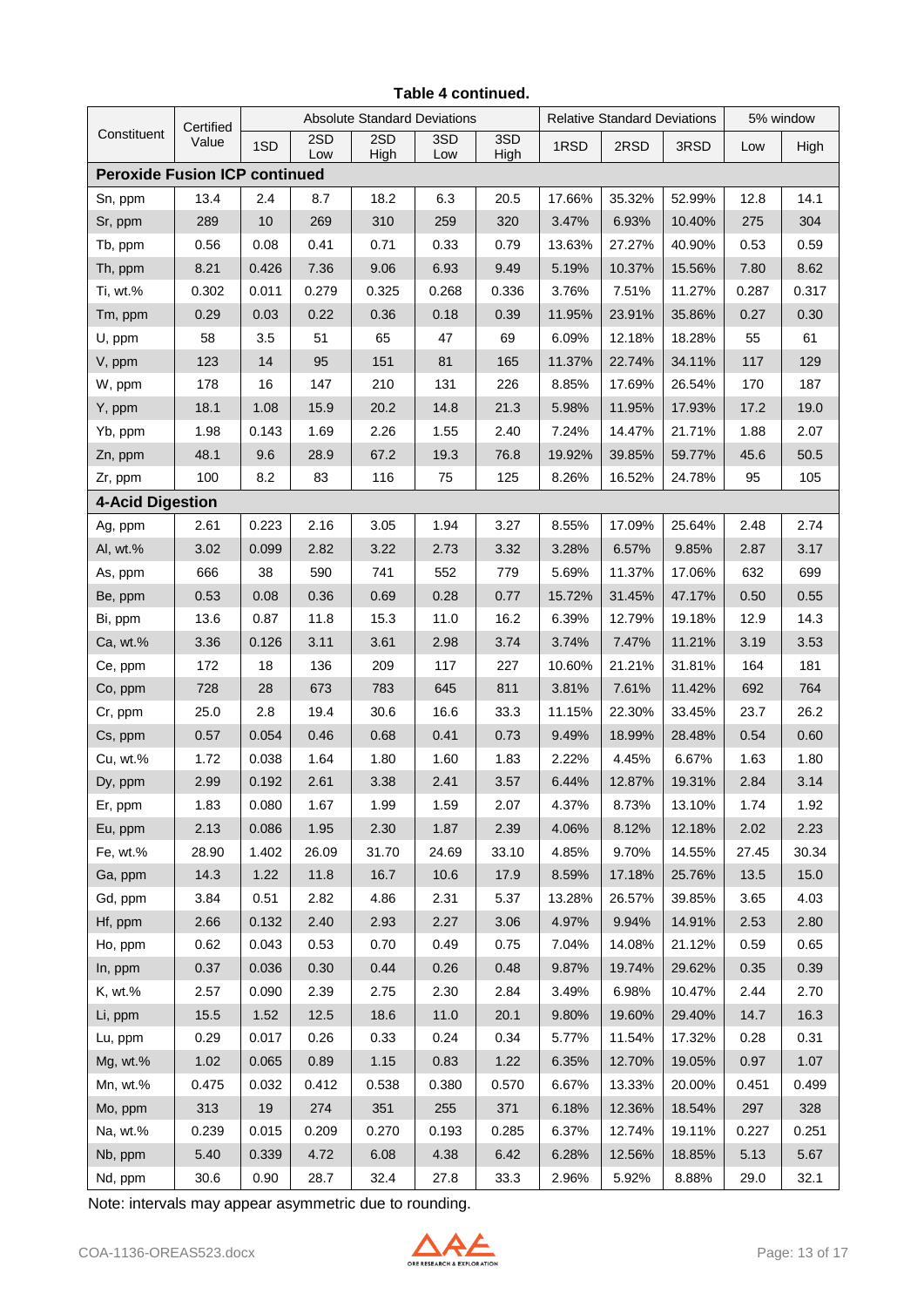|                                   | Certified | <b>Absolute Standard Deviations</b> |            |             | <b>Relative Standard Deviations</b> |             |        | 5% window |        |       |       |
|-----------------------------------|-----------|-------------------------------------|------------|-------------|-------------------------------------|-------------|--------|-----------|--------|-------|-------|
| Constituent                       | Value     | 1SD                                 | 2SD<br>Low | 2SD<br>High | 3SD<br>Low                          | 3SD<br>High | 1RSD   | 2RSD      | 3RSD   | Low   | High  |
| <b>4-Acid Digestion continued</b> |           |                                     |            |             |                                     |             |        |           |        |       |       |
| Ni, ppm                           | 68        | 4.1                                 | 59         | 76          | 55                                  | 80          | 6.04%  | 12.08%    | 18.12% | 64    | $71$  |
| P, wt.%                           | 0.092     | 0.009                               | 0.075      | 0.109       | 0.066                               | 0.118       | 9.35%  | 18.71%    | 28.06% | 0.087 | 0.096 |
| Pb, ppm                           | 26.3      | 2.7                                 | 20.9       | 31.7        | 18.2                                | 34.4        | 10.29% | 20.59%    | 30.88% | 25.0  | 27.6  |
| Pr, ppm                           | 11.1      | 0.89                                | 9.3        | 12.9        | 8.5                                 | 13.8        | 7.97%  | 15.94%    | 23.91% | 10.6  | 11.7  |
| Rb, ppm                           | 68        | 3.4                                 | 62         | 75          | 58                                  | 78          | 4.90%  | 9.80%     | 14.71% | 65    | 72    |
| Re, ppm                           | 0.15      | 0.009                               | 0.13       | 0.16        | 0.12                                | 0.17        | 6.15%  | 12.30%    | 18.45% | 0.14  | 0.15  |
| S, wt.%                           | 3.82      | 0.149                               | 3.52       | 4.12        | 3.37                                | 4.27        | 3.92%  | 7.83%     | 11.75% | 3.63  | 4.01  |
| Sb, ppm                           | 10.5      | 0.39                                | 9.7        | 11.3        | 9.3                                 | 11.7        | 3.72%  | 7.43%     | 11.15% | 10.0  | 11.0  |
| Sc, ppm                           | 7.42      | 0.83                                | 5.77       | 9.08        | 4.94                                | 9.90        | 11.13% | 22.26%    | 33.39% | 7.05  | 7.79  |
| Se, ppm                           | 3.66      | 0.60                                | 2.46       | 4.85        | 1.86                                | 5.45        | 16.35% | 32.70%    | 49.05% | 3.47  | 3.84  |
| Sm, ppm                           | 4.03      | 0.329                               | 3.38       | 4.69        | 3.05                                | 5.02        | 8.15%  | 16.30%    | 24.45% | 3.83  | 4.23  |
| Sn, ppm                           | 11.6      | 0.39                                | 10.8       | 12.4        | 10.4                                | 12.8        | 3.37%  | 6.73%     | 10.10% | 11.0  | 12.2  |
| Sr, ppm                           | 216       | 35                                  | 147        | 286         | 112                                 | 321         | 16.11% | 32.23%    | 48.34% | 205   | 227   |
| Ta, ppm                           | 0.43      | 0.06                                | 0.32       | 0.55        | 0.26                                | 0.61        | 13.30% | 26.60%    | 39.90% | 0.41  | 0.46  |
| Tb, ppm                           | 0.54      | 0.054                               | 0.43       | 0.65        | 0.38                                | 0.70        | 9.95%  | 19.90%    | 29.85% | 0.51  | 0.57  |
| Te, ppm                           | 1.63      | 0.131                               | 1.37       | 1.89        | 1.24                                | 2.02        | 8.06%  | 16.12%    | 24.18% | 1.55  | 1.71  |
| Th, ppm                           | 6.44      | 0.92                                | 4.60       | 8.29        | 3.68                                | 9.21        | 14.31% | 28.63%    | 42.94% | 6.12  | 6.77  |
| Ti, wt.%                          | 0.283     | 0.010                               | 0.263      | 0.302       | 0.253                               | 0.312       | 3.48%  | 6.95%     | 10.43% | 0.269 | 0.297 |
| Tl, ppm                           | 0.30      | 0.016                               | 0.27       | 0.34        | 0.26                                | 0.35        | 5.26%  | 10.51%    | 15.77% | 0.29  | 0.32  |
| Tm, ppm                           | 0.26      | 0.012                               | 0.24       | 0.28        | 0.23                                | 0.29        | 4.45%  | 8.89%     | 13.34% | 0.25  | 0.27  |
| U, ppm                            | 57        | 2.8                                 | 51         | 62          | 48                                  | 65          | 5.02%  | 10.03%    | 15.05% | 54    | 60    |
| V, ppm                            | 113       | 5                                   | 103        | 123         | 98                                  | 127         | 4.32%  | 8.64%     | 12.96% | 107   | 118   |
| W, ppm                            | 179       | 15                                  | 148        | 209         | 133                                 | 224         | 8.48%  | 16.96%    | 25.44% | 170   | 188   |
| Y, ppm                            | 17.1      | 0.95                                | 15.2       | 19.0        | 14.2                                | 19.9        | 5.57%  | 11.13%    | 16.70% | 16.2  | 17.9  |
| Yb, ppm                           | 1.86      | 0.114                               | 1.63       | 2.09        | 1.52                                | 2.20        | 6.12%  | 12.25%    | 18.37% | 1.77  | 1.95  |
| Zn, ppm                           | 40.2      | 5.6                                 | 29.1       | 51.4        | 23.5                                | 57.0        | 13.86% | 27.71%    | 41.57% | 38.2  | 42.3  |
| Zr, ppm                           | 100       | 5                                   | 90         | 111         | 84                                  | 116         | 5.34%  | 10.67%    | 16.01% | 95    | 105   |
| 3-Acid Digestion (no HF)          |           |                                     |            |             |                                     |             |        |           |        |       |       |
| Ag, ppm                           | 2.29      | 0.37                                | 1.55       | 3.04        | 1.17                                | 3.41        | 16.29% | 32.58%    | 48.87% | 2.18  | 2.41  |
| As, ppm                           | 657       | 41                                  | 574        | 740         | 533                                 | 781         | 6.31%  | 12.61%    | 18.92% | 624   | 690   |
| Co, ppm                           | 715       | 31                                  | 653        | 777         | 622                                 | 808         | 4.35%  | 8.70%     | 13.06% | 679   | 751   |
| Cu, wt.%                          | 1.69      | 0.058                               | 1.57       | 1.80        | 1.51                                | 1.86        | 3.44%  | 6.88%     | 10.32% | 1.60  | 1.77  |
| Fe, wt.%                          | 28.84     | 0.318                               | 28.20      | 29.47       | 27.88                               | 29.79       | 1.10%  | 2.21%     | 3.31%  | 27.40 | 30.28 |
| Mo, ppm                           | 294       | 16                                  | 263        | 326         | 247                                 | 341         | 5.30%  | 10.60%    | 15.90% | 280   | 309   |
| S, wt.%                           | 3.99      | 0.262                               | 3.46       | 4.51        | 3.20                                | 4.78        | 6.57%  | 13.15%    | 19.72% | 3.79  | 4.19  |
| <b>Aqua Regia Digestion</b>       |           |                                     |            |             |                                     |             |        |           |        |       |       |
| Ag, ppm                           | 2.36      | 0.217                               | 1.92       | 2.79        | 1.70                                | 3.01        | 9.22%  | 18.44%    | 27.66% | 2.24  | 2.47  |
| Al, wt.%                          | 1.15      | 0.065                               | 1.02       | 1.28        | 0.95                                | 1.34        | 5.69%  | 11.38%    | 17.07% | 1.09  | 1.20  |
| As, ppm                           | 665       | 27                                  | 610        | 720         | 583                                 | 747         | 4.12%  | 8.24%     | 12.36% | 632   | 698   |
| Au, ppm                           | 1.01      | 0.054                               | 0.90       | 1.12        | 0.85                                | 1.17        | 5.35%  | 10.70%    | 16.05% | 0.96  | 1.06  |
| Be, ppm                           | 0.34      | 0.05                                | 0.24       | 0.43        | 0.20                                | 0.47        | 13.85% | 27.69%    | 41.54% | 0.32  | 0.35  |
| Bi, ppm                           | 13.5      | 0.68                                | 12.1       | 14.8        | 11.4                                | 15.5        | 5.07%  | 10.13%    | 15.20% | 12.8  | 14.2  |
| Ca, wt.%                          | 3.20      | 0.108                               | 2.99       | 3.42        | 2.88                                | 3.53        | 3.36%  | 6.72%     | 10.08% | 3.04  | 3.36  |

#### **Table 4 continued.**

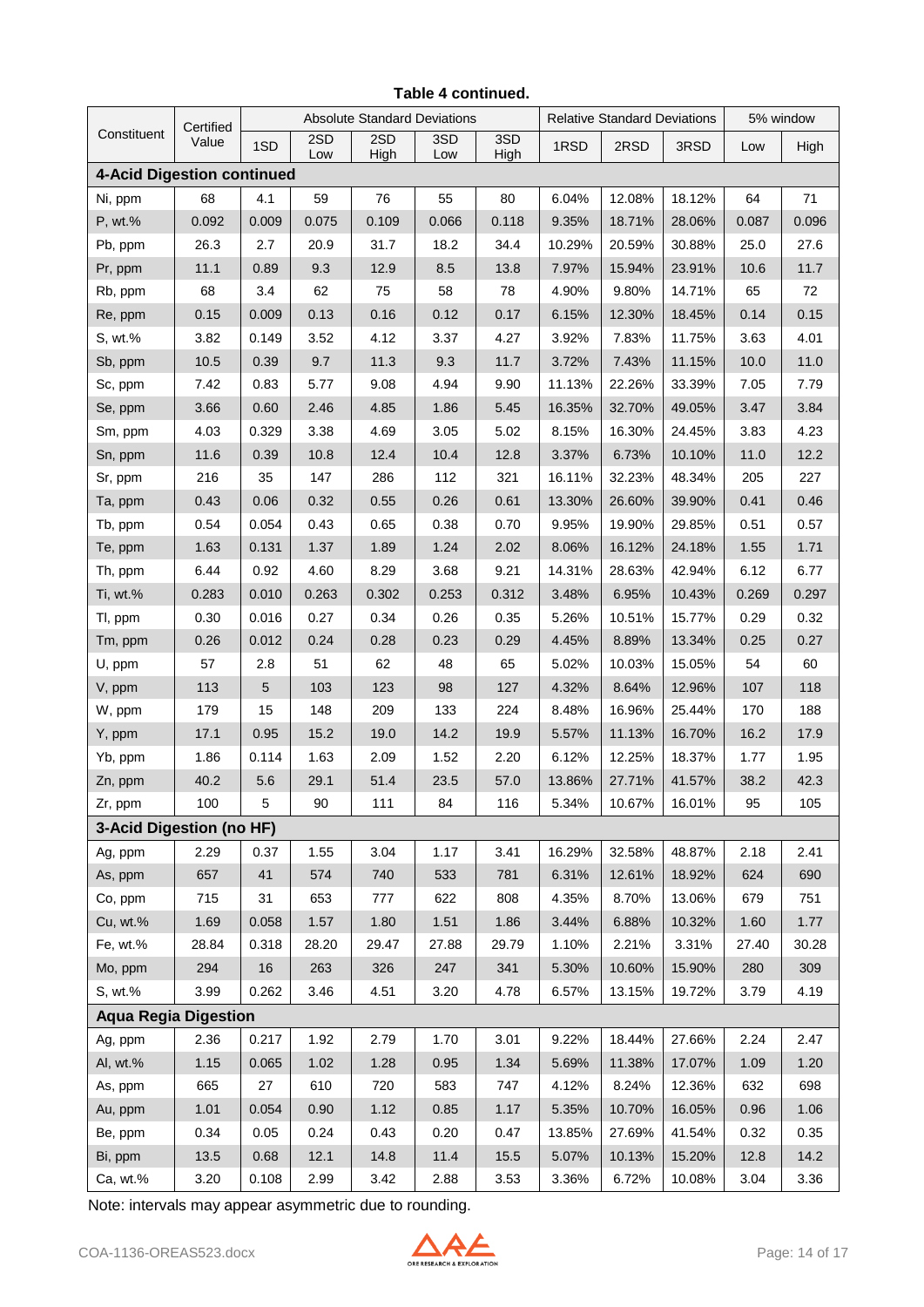| Table 4 continued.                    |           |                                     |            |             |            |             |                                     |        |        |           |       |  |
|---------------------------------------|-----------|-------------------------------------|------------|-------------|------------|-------------|-------------------------------------|--------|--------|-----------|-------|--|
|                                       | Certified | <b>Absolute Standard Deviations</b> |            |             |            |             | <b>Relative Standard Deviations</b> |        |        | 5% window |       |  |
| Constituent                           | Value     | 1SD                                 | 2SD<br>Low | 2SD<br>High | 3SD<br>Low | 3SD<br>High | 1RSD                                | 2RSD   | 3RSD   | Low       | High  |  |
| <b>Aqua Regia Digestion continued</b> |           |                                     |            |             |            |             |                                     |        |        |           |       |  |
| Ce, ppm                               | 188       | 11                                  | 166        | 210         | 156        | 220         | 5.73%                               | 11.47% | 17.20% | 179       | 197   |  |
| Co, ppm                               | 698       | 47                                  | 604        | 793         | 556        | 841         | 6.79%                               | 13.59% | 20.38% | 664       | 733   |  |
| Cr, ppm                               | 24.9      | 2.41                                | 20.0       | 29.7        | 17.6       | 32.1        | 9.70%                               | 19.40% | 29.11% | 23.6      | 26.1  |  |
| Cs, ppm                               | 0.48      | 0.045                               | 0.39       | 0.57        | 0.35       | 0.62        | 9.36%                               | 18.71% | 28.07% | 0.46      | 0.50  |  |
| Cu, wt.%                              | 1.68      | 0.058                               | 1.57       | 1.80        | 1.51       | 1.86        | 3.42%                               | 6.85%  | 10.27% | 1.60      | 1.77  |  |
| Fe, wt.%                              | 28.05     | 1.071                               | 25.91      | 30.19       | 24.84      | 31.26       | 3.82%                               | 7.64%  | 11.46% | 26.65     | 29.45 |  |
| Ga, ppm                               | 12.3      | 1.5                                 | 9.3        | 15.3        | 7.8        | 16.8        | 12.11%                              | 24.22% | 36.33% | 11.7      | 12.9  |  |
| Hf, ppm                               | 1.32      | 0.095                               | 1.13       | 1.51        | 1.03       | 1.61        | 7.20%                               | 14.40% | 21.61% | 1.25      | 1.39  |  |
| In, ppm                               | 0.38      | 0.020                               | 0.34       | 0.42        | 0.32       | 0.44        | 5.34%                               | 10.67% | 16.01% | 0.36      | 0.40  |  |
| K, wt.%                               | 0.615     | 0.088                               | 0.439      | 0.790       | 0.352      | 0.878       | 14.26%                              | 28.52% | 42.79% | 0.584     | 0.645 |  |
| La, ppm                               | 233       | 19                                  | 196        | 270         | 177        | 289         | 8.00%                               | 16.01% | 24.01% | 221       | 244   |  |
| Li, ppm                               | 16.2      | 2.0                                 | 12.2       | 20.2        | 10.2       | 22.1        | 12.25%                              | 24.50% | 36.74% | 15.4      | 17.0  |  |
| Lu, ppm                               | 0.24      | 0.019                               | 0.20       | 0.28        | 0.18       | 0.30        | 7.94%                               | 15.88% | 23.82% | 0.23      | 0.25  |  |
| Mg, wt.%                              | 0.992     | 0.064                               | 0.864      | 1.120       | 0.801      | 1.184       | 6.44%                               | 12.88% | 19.33% | 0.943     | 1.042 |  |
| Mn, wt.%                              | 0.437     | 0.023                               | 0.390      | 0.483       | 0.367      | 0.506       | 5.33%                               | 10.66% | 15.99% | 0.415     | 0.458 |  |
| Mo, ppm                               | 293       | 23                                  | 247        | 339         | 224        | 362         | 7.84%                               | 15.68% | 23.51% | 279       | 308   |  |
| Nb, ppm                               | 1.56      | 0.111                               | 1.34       | 1.78        | 1.22       | 1.89        | 7.11%                               | 14.22% | 21.32% | 1.48      | 1.63  |  |
| Ni, ppm                               | 62        | 3.9                                 | 55         | 70          | 51         | 74          | 6.27%                               | 12.53% | 18.80% | 59        | 66    |  |
| P, wt.%                               | 0.090     | 0.003                               | 0.083      | 0.096       | 0.080      | 0.100       | 3.67%                               | 7.34%  | 11.01% | 0.085     | 0.094 |  |
| Pb, ppm                               | 27.4      | 3.9                                 | 19.6       | 35.2        | 15.7       | 39.1        | 14.22%                              | 28.45% | 42.67% | 26.0      | 28.8  |  |
| Rb, ppm                               | 30.5      | 1.96                                | 26.6       | 34.5        | 24.7       | 36.4        | 6.40%                               | 12.80% | 19.20% | 29.0      | 32.1  |  |
| S, wt.%                               | 3.84      | 0.153                               | 3.54       | 4.15        | 3.38       | 4.30        | 3.99%                               | 7.98%  | 11.97% | 3.65      | 4.04  |  |
| Sc, ppm                               | 6.41      | 0.82                                | 4.77       | 8.05        | 3.95       | 8.88        | 12.80%                              | 25.60% | 38.39% | 6.09      | 6.73  |  |
| Se, ppm                               | 4.35      | 0.59                                | 3.18       | 5.53        | 2.59       | 6.12        | 13.52%                              | 27.04% | 40.56% | 4.14      | 4.57  |  |
| Sn, ppm                               | 9.88      | 0.231                               | 9.42       | 10.34       | 9.19       | 10.57       | 2.34%                               | 4.68%  | 7.03%  | 9.39      | 10.37 |  |
| Sr, ppm                               | 62        | 11                                  | 41         | 84          | 30         | 94          | 17.08%                              | 34.16% | 51.24% | 59        | 66    |  |
| Tb, ppm                               | 0.55      | 0.050                               | 0.45       | 0.65        | 0.40       | 0.70        | 9.13%                               | 18.27% | 27.40% | 0.52      | 0.57  |  |
| Te, ppm                               | 1.65      | 0.080                               | 1.49       | 1.81        | 1.41       | 1.89        | 4.84%                               | 9.68%  | 14.52% | 1.57      | 1.73  |  |
| Th, ppm                               | 6.90      | 0.642                               | 5.62       | 8.19        | 4.98       | 8.83        | 9.30%                               | 18.60% | 27.90% | 6.56      | 7.25  |  |
| Ti, wt.%                              | 0.158     | 0.017                               | 0.123      | 0.192       | 0.106      | 0.209       | 10.98%                              | 21.96% | 32.94% | 0.150     | 0.165 |  |
| TI, ppm                               | 0.16      | 0.013                               | 0.14       | 0.19        | 0.13       | 0.20        | 7.67%                               | 15.34% | 23.01% | 0.16      | 0.17  |  |
| U, ppm                                | 53        | 2.2                                 | 49         | 58          | 47         | 60          | 4.18%                               | 8.36%  | 12.54% | 51        | 56    |  |
| V, ppm                                | 110       | $5\phantom{.0}$                     | 101        | 120         | 96         | 124         | 4.27%                               | 8.54%  | 12.81% | 105       | 116   |  |
| W, ppm                                | 160       | 10                                  | 140        | 180         | 130        | 190         | 6.26%                               | 12.52% | 18.78% | 152       | 168   |  |
| Y, ppm                                | 14.8      | 1.25                                | 12.3       | 17.3        | 11.1       | 18.6        | 8.43%                               | 16.86% | 25.29% | 14.1      | 15.6  |  |
| Yb, ppm                               | 1.61      | 0.17                                | 1.28       | 1.94        | 1.11       | 2.11        | 10.34%                              | 20.69% | 31.03% | 1.53      | 1.69  |  |
| Zn, ppm                               | 38.1      | 2.24                                | 33.6       | 42.6        | 31.4       | 44.9        | 5.88%                               | 11.77% | 17.65% | 36.2      | 40.0  |  |
| Zr, ppm                               | 49.0      | 5.2                                 | 38.7       | 59.3        | 33.5       | 64.4        | 10.52%                              | 21.04% | 31.56% | 46.5      | 51.4  |  |
| <b>Infrared Combustion</b>            |           |                                     |            |             |            |             |                                     |        |        |           |       |  |
| S, wt.%                               | 4.64      | 0.119                               | 4.40       | 4.88        | 4.28       | 5.00        | 2.57%                               | 5.14%  | 7.70%  | 4.41      | 4.87  |  |
| <b>Gas / Liquid Pycnometry</b>        |           |                                     |            |             |            |             |                                     |        |        |           |       |  |
| SG, Unity                             | 3.44      | 0.062                               | 3.32       | 3.57        | 3.26       | 3.63        | 1.79%                               | 3.59%  | 5.38%  | 3.27      | 3.62  |  |

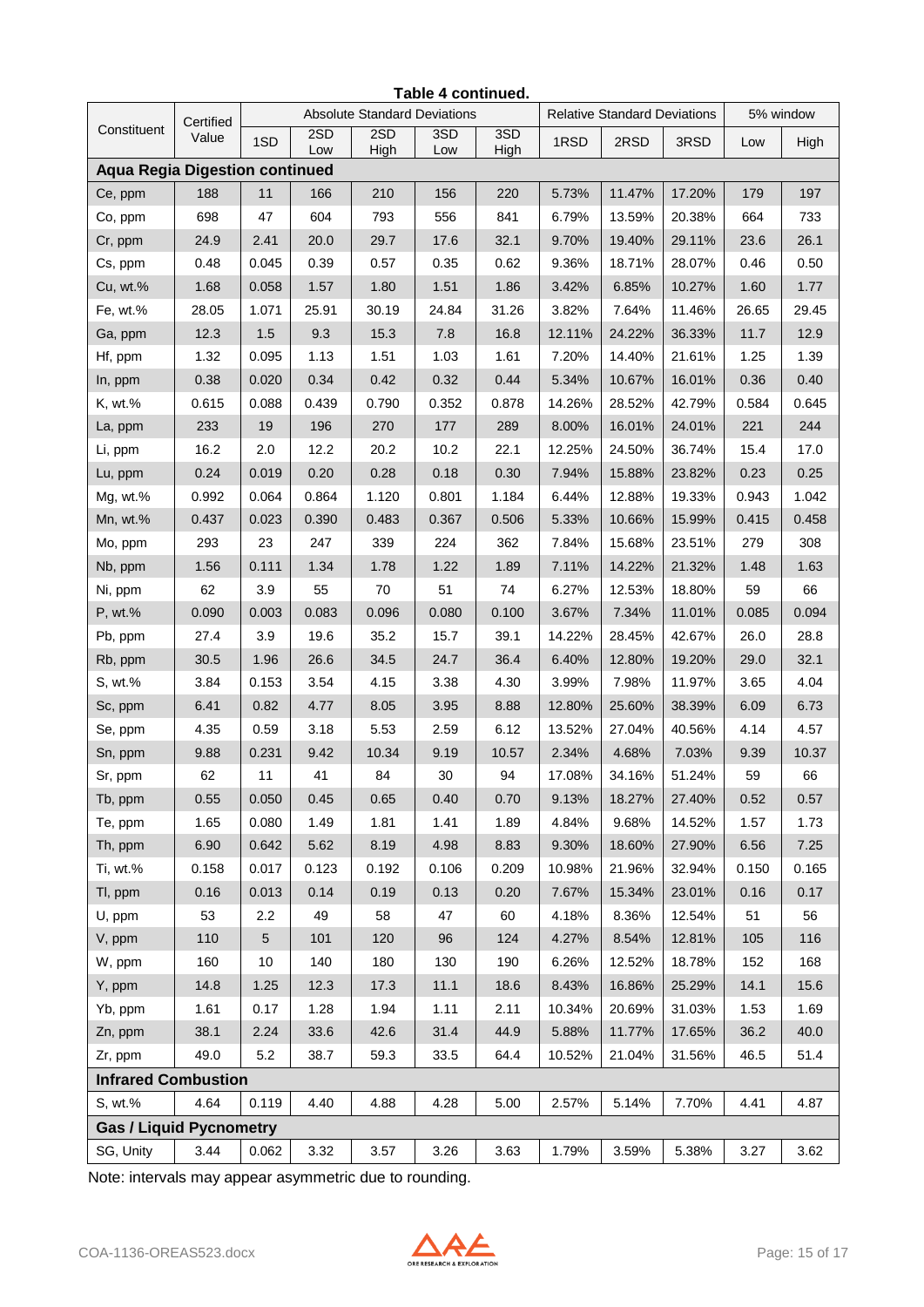# **PREPARER AND SUPPLIER OF THE REFERENCE MATERIAL**

Reference material OREAS 523 has been prepared, certified and is supplied by:

| <b>ORE Research &amp; Exploration Pty Ltd</b> | Tel: | +613-9729 0333         |
|-----------------------------------------------|------|------------------------|
| 37A Hosie Street                              |      | Fax: +613-9729 8338    |
| Bayswater North VIC 3153                      |      | Web: www.ore.com.au    |
| <b>AUSTRALIA</b>                              |      | Email: info@ore.com.au |

OREAS 523 is available in unit sizes of 60g and 100g sealed under nitrogen in laminated foil pouches.

### **INTENDED USE**

OREAS 523 is intended for the following uses:

- for the monitoring of laboratory performance in the analysis of analytes reported in Table 1 in geological samples;
- for the verification of analytical methods for analytes reported in Table 1;
- for the calibration of instruments used in the determination of the concentration of analytes reported in Table 1.

# **STABILITY AND STORAGE INSTRUCTIONS**

OREAS 523 has been sourced from iron oxide copper-gold ore, Cu-Au concentrate and waste rock from the Ernest Henry deposit. It contains reactive sulphide (4.64% S) and has been packaged under a nitrogen environment (single use laminated foil pouches only). In its unopened state and under normal conditions of storage the CRM has a shelf life beyond ten years. Its stability will be monitored at regular intervals and purchasers notified if any changes are observed.

# **INSTRUCTIONS FOR CORRECT USE**

The certified values for OREAS 523 refer to the concentration level in its packaged state. It should not be dried prior to weighing and analysis.

# **HANDLING INSTRUCTIONS**

Fine powders pose a risk to eyes and lungs and therefore standard precautions such as the use of safety glasses and dust masks are advised.

# **TRACEABILITY**

The analytical samples were selected in a manner to represent the entire batch of prepared CRM. This 'representivity' was maintained in each submitted laboratory sample